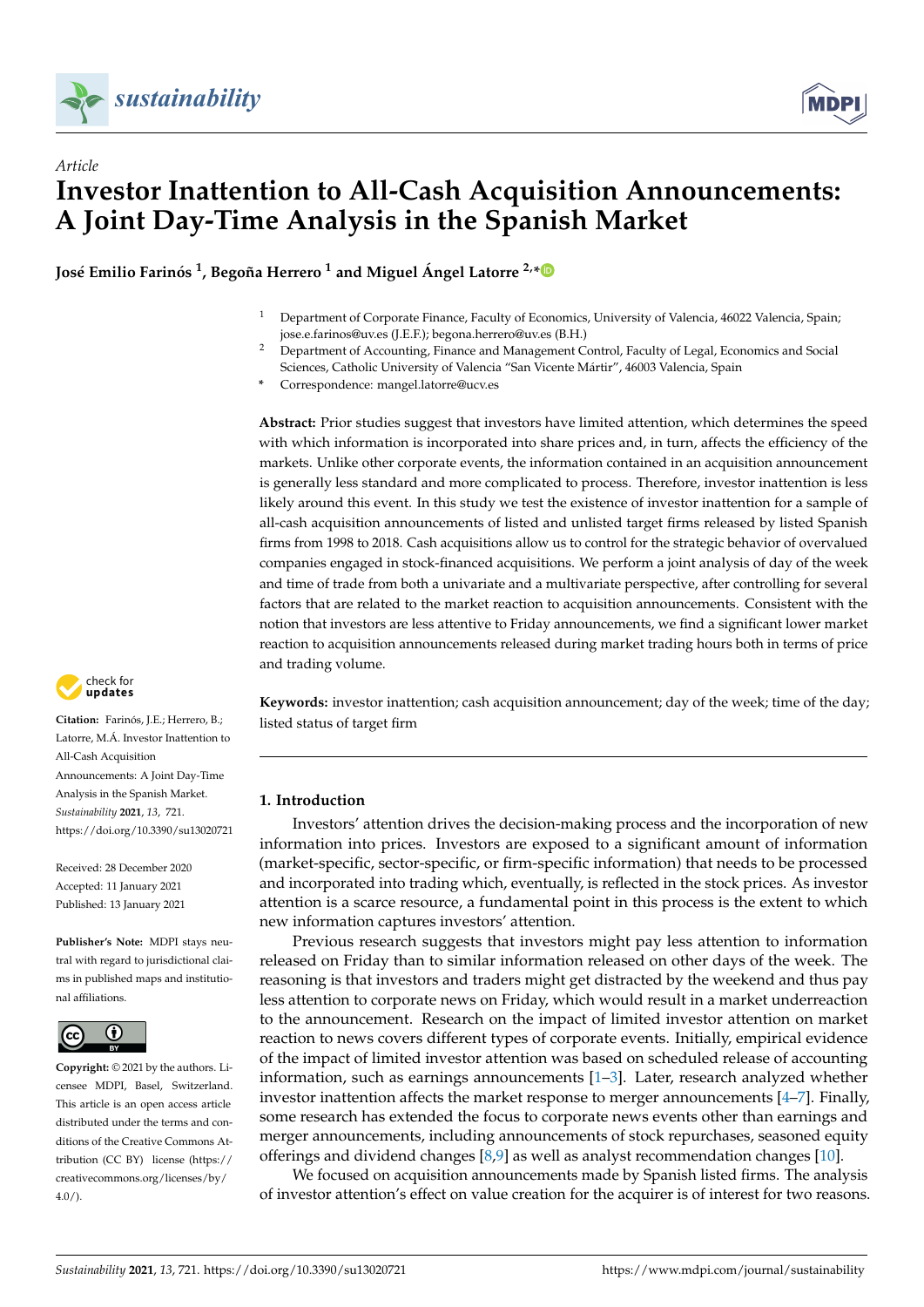First, corporate acquisition is a strategic business decision with an uncertain result for the acquirer. Previous research has documented significant positive abnormal returns to acquirers around the acquisition of unlisted targets, whereas the results for returns to acquirers of listed companies are mixed, with significantly negative or no significant abnormal returns [\[11\]](#page-20-7). Second, a merger announcement is an event that implies an extensive analysis by investors on factors such as the target value, the potential synergies, the premium paid and the rest of conditions of the deal. Therefore, although investor inattention is less likely around this event, the level of inattention required to hamper the efficient processing of the merger information is also much lower than around less important events such as earnings announcements [\[4\]](#page-20-2).

The aim of this study is to analyze whether investor inattention affects the information processing of an unanticipated and complex corporate event such as an acquisition announcement. We considered not only the day of the week but also the time of the day (prior to the moment the market opens, during trading, after the market closes) of the corporate acquisition announcement. This day-time combination analysis extends previous research on mergers announcements and contributes to the analysis of strategic timing of the announcement of corporate acquisitions.

We employed a final sample of 265 all-cash acquisition announcements of listed and unlisted target firms released by listed Spanish firms from 1998 to 2018. We used all-cash acquisition for three reasons. First, previous studies found that, on average, investors do not react significantly to announcements of cash offers involving publicly owned targets, but they react positively and significantly to those involving privately owned targets [\[12–](#page-20-8)[14\]](#page-20-9). Targets' private status is the single most important determinant of acquirers' abnormal returns on cash acquisitions in the Spanish market [\[15–](#page-20-10)[17\]](#page-20-11). Second, and related to the former reason, cash acquisitions allowed us to avoid the interferences of the strategic behavior of overvalued companies engaged in stock-financed acquisitions [\[5\]](#page-20-12). Third, the number of stock-financed acquisitions by listed Spanish firms was too small to consider the day-time combination in our analysis (37 stock or mixed financed acquisitions, as opposed to 268 all-cash acquisitions). We performed a joint analysis of day of the week and time of trade from both a univariate and a multivariate perspective, after controlling for several factors that were related to the market reaction to acquisition announcements. We found evidence consistent with the notion that investors are less attentive to Friday announcements than to non-Friday announcements, as we found a significant lower market reaction to acquisition announcements of unlisted target firms released during market trading hours in terms of both price and trading volume.

This study makes two important contributions to the literature related to both merger and acquisitions (M&A) and investor scrutiny. On the one hand, we show that the ample previous evidence that cash-financed acquisitions of unlisted firms are associated with wealth increases for bidders immediately after the announcement does not hold any longer when we introduce limited investor attention in the analysis. On the other hand, the combined analysis of the day and time the announcement is made introduces the notion of attention fluctuations along the trading day, thus enriching previous evidence on the inattention hypothesis around acquisition announcements. As far as we know, this is the first analysis of investor inattention taking into account the day of the week and time of the day combination of the corporate acquisition announcement.

The remainder of the article is structured as follows. Section [2](#page-1-0) presents the literature review and the hypotheses under study. Section [3](#page-4-0) describes the sample used and defines the variables. The methodology is presented in Section [4.](#page-10-0) The results from the univariate and multivariate analyses are discussed in Sections [5](#page-11-0) and [6,](#page-15-0) respectively. Finally, Section [7](#page-18-0) presents the conclusions.

## <span id="page-1-0"></span>**2. Literature Review and Hypotheses to Test**

Investors' attention plays an important role in the decision-making process and in the determination of asset prices. Traditional asset-pricing models imply that information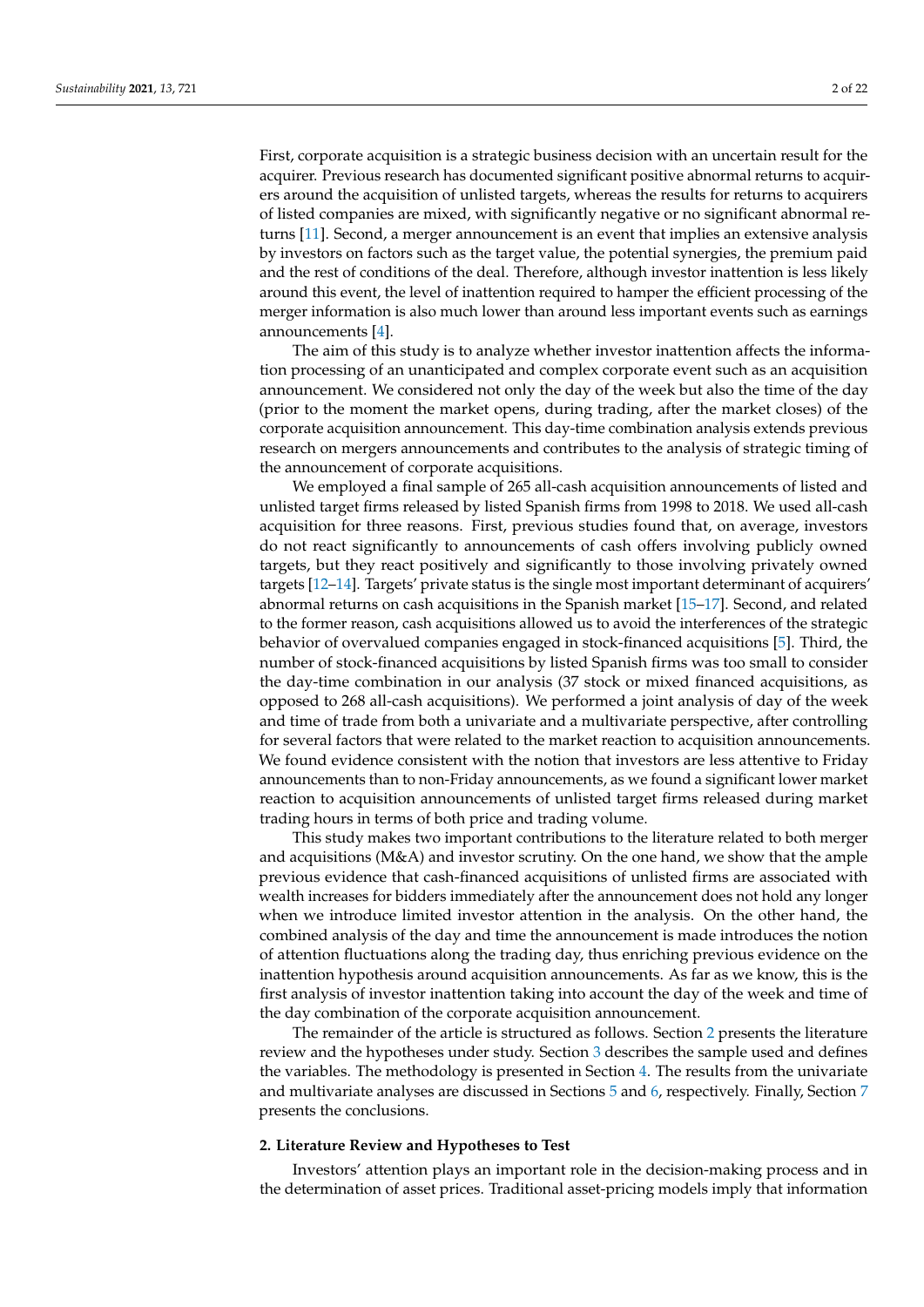revealed in the markets is analyzed by the investors and incorporated into prices through trading. The quantity or quality of information revealed, the knowledge of this information by all the investors, and the speed with which it is incorporated into prices determine the efficiency of the markets. In this regard, some anomalies have been detected together with investor behavioral bias that explain the incomplete or delayed responses of prices to new information.

The level of attention is a determinant factor in the incorporation of information into prices and in the decision-making process. Kahneman [\[18\]](#page-20-13) claimed that attention is a limited cognitive resource. Therefore, individuals are unable to monitor all the available information sources and attention determines the choice. Thus, individual preferences will determine decision-making [\[19\]](#page-20-14).

Previous psychology-based evidence on attention formed the basis for subsequent research on economics and finance [\[18,](#page-20-13)[20\]](#page-20-15). As regards finance in particular, some authors have attempted to explain how investors' attention affects the incorporation of information into prices. Peng and Xiong [\[21\]](#page-20-16) and Peng, Xiong and Bollerslev [\[22\]](#page-20-17) showed that limited attention affects the processing of information, since it leads investors to determine asset prices based more on market and industry information than on firm-specific information. Other authors have studied the impact of investors' attention on trading. Thus, Barber and Odean [\[19\]](#page-20-14) showed that individual investors, unlike institutional investors, buy attention-grabbing stocks. Reyes [\[23\]](#page-20-18) observed a negative–positive attention asymmetry because retail investors are more attracted to negative stock market performance than to comparably positive performance. Kudryavtsev [\[24\]](#page-20-19) analyzed the incorporation of analyst recommendation revisions on prices and confirmed the presence of investor inattention principally for low capitalization firms and more volatile stocks. Peres and Schmidt [\[25\]](#page-20-20) showed that distracting news affects the limited attention of retail traders and determines their trading decision-making process.

One of the most significant developments in this area of research refers to the consequences of limited investor attention when new firm-specific information is released. The literature suggests that investors have a limited attention capacity and, consequently, underreact to corporate announcements. As a result, prices do not fully reflect all available public information. Nevertheless, Daniel et al. [\[26\]](#page-20-21) suggested that the limited attention of the investor causes investor credulity in processing information about new stock issuances. Most of the empirical evidence is based on the Friday effect, that is, the lower attention of investors to releases on Friday due to weekend distraction, which lowers the quality of their decision-making [\[1\]](#page-20-0).

Investor inattention due to the Friday effect has been investigated with regards to earnings and on mergers announcements. DellaVigna and Pollet [\[1\]](#page-20-0) found evidence of market inattention on Friday earnings announcements. They observed that the immediate response to Friday earnings announcements is less pronounced and that the post-earnings announcement drift is greater due to the delayed incorporation of the new information into prices. Conversely, De Haan, Shevlin and Thornock [\[2\]](#page-20-22) and Michaely, Rubin and Vedrashko [\[3\]](#page-20-1) did not find such evidence on earnings announcements. De Haan et al. [\[2\]](#page-20-22) did not find lower attention on Fridays. However, they observed that managers report bad earnings news after market hours, when market attention is expected to be lower. Michaely et al. [\[3\]](#page-20-1) analyzed the timing of the earnings release considering day-time combinations and observed that Friday evening is the period with the most negative earnings announcements. However, they showed that bad earning announcements on Friday owe to managers' strategic timing: They exploit the trading opportunity since Friday news is not fully incorporated into prices.

Regarding merger announcements, Louis and Sun [\[4\]](#page-20-2) found evidence of the Friday effect. They found that, when the announcements are made on Fridays, the acquirers' average abnormal return is less positive for stock finance acquisitions involving listed targets and less negative for those involving unlisted targets than on other days. They also observed a lower abnormal trading volume for Friday stock acquisitions than for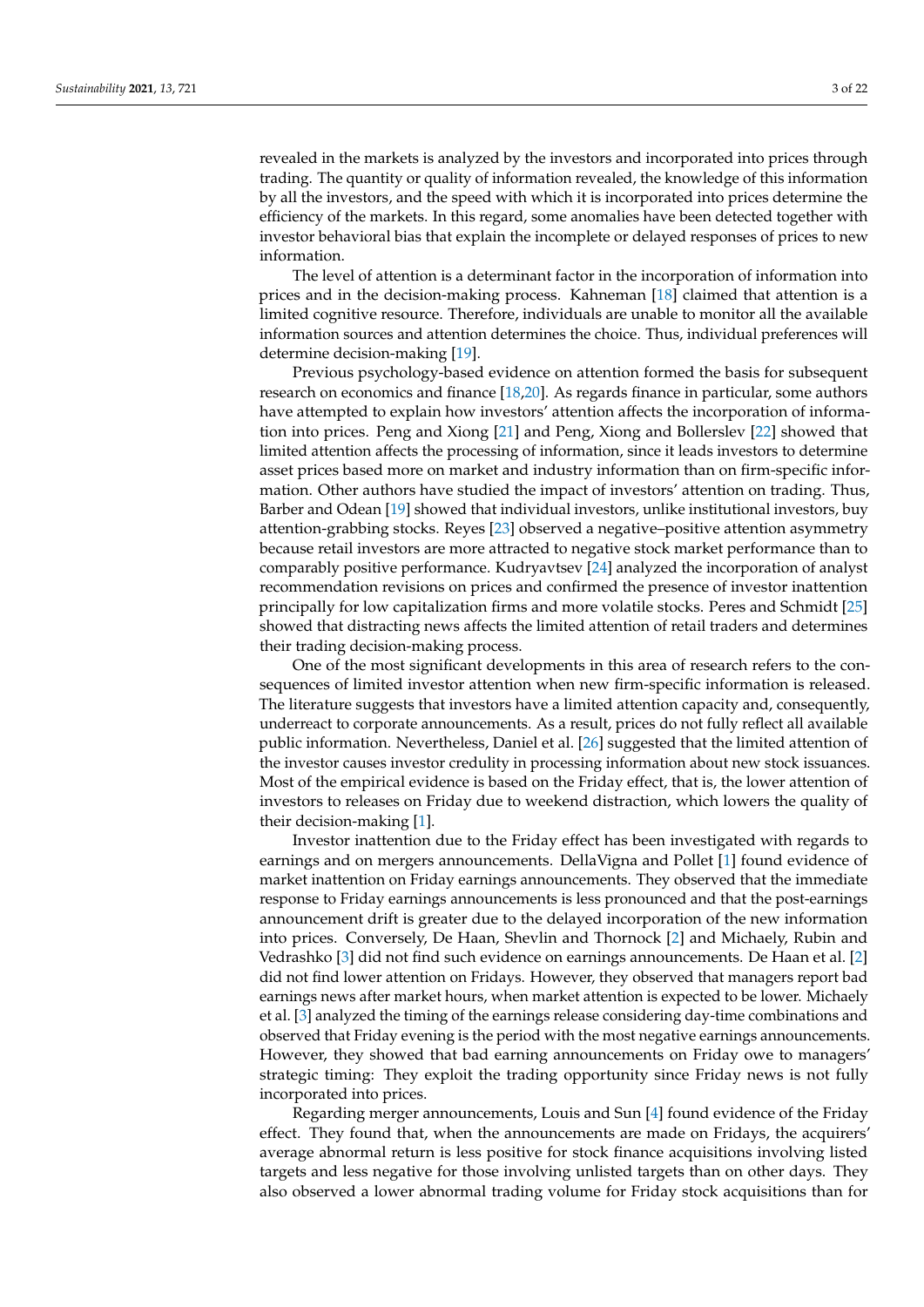non-Friday stock acquisitions. In this vein, trading volume is used as a measure of the investor's degree of attention. Thus, Miller [\[27\]](#page-20-23) suggested that high trading volume implies that investors pay more attention. Gervais et al. [\[28\]](#page-20-24) argued that the increase in trading of a firm makes it more visible and exposes it to greater demand. Thus, the abnormal trading volume of announcements made on Fridays could be significantly lower than the abnormal trading volume of announcements made on the other days of the week.

Meanwhile, Michaely, Rubin and Vedrashko [\[8\]](#page-20-4) extended the analysis of the Friday effect to corporate news events other than earnings and merger announcements and included announcements of stock repurchases, seasoned equity offerings and dividend changes. Surprisingly, they observed that the initial limited reaction to Friday announcements disappears when the firm-selection bias is considered. They concluded that the different market reaction is due to the type of announcing firms but not to limited investor attention to Friday announcements. As to merger announcements, Adra and Barbopoulus [\[5\]](#page-20-12) showed that overvalued acquirers subject to limited attention are more likely to engage in stock acquisition of public firms and do not experience significant abnormal wealth losses. As a measure of investor attention, they employed the average daily percentage of the number of shares traded.

Following the idea that investor attention is low on Fridays and high on Mondays, Siganos [\[7\]](#page-20-3) observed that target firms experience a greater positive abnormal return on mergers announced on Mondays than on those announced on other days of the week, and that investors overreact to merger announcements on Mondays after daylight saving times. Glasner [\[29\]](#page-20-25) suggested that on Mondays, investors pay more attention to the market than on the other days.

Autore and Jiang [\[9\]](#page-20-5) analyzed whether investors are less attentive to preholiday announcements. They showed that limited attention to preholiday announcements does not drive the market reaction to the corporate events. Instead, they found that the effect of holiday mood, the optimism, is what drives investors to underreact to negative information and overreact to positive firm news. Likewise, Hood and Lesseig [\[30\]](#page-20-26) confirmed that investors are distracted around stock market holidays.

Reyes [\[6\]](#page-20-27) studied the relationship between investor attention and the merger performance of acquirers of public companies. The author found an increase in the level of investor attention around merger announcements. High attention of retail investors leads to an overvaluation of the acquirer's stocks and to higher announcement returns. In contrast, high attention of sophisticated investors leads to a more precise market response to the merger announcement, resulting in a less marked overvaluation of the acquirer's stocks and lower announcements returns. Reyes [\[6\]](#page-20-27) employed Google's internet search volume index as a measure of level of attention. Google's search index has also been employed in the study of the level of attention around earnings announcements. Ben-Rephael, Da and Israelsen [\[10\]](#page-20-6) found that high institutional attention facilitates the incorporation of information into prices on the announcement day, thus reducing the subsequent drift. In addition, using Google's search index, Padungsaksawasdi, Treepongkaruna and Brooks [\[31\]](#page-20-28) found evidence of the importance of investor attention in asset pricing.

Based on the above evidence, we analyzed the existence of the Friday effect in the Spanish market resulting from the fact that investors get distracted by the weekend and pay less attention to merger announcements on that day. We included the timing of the announcement to perform a day-time analysis and considered three times of the day (before, during, and after trading hours). We analyzed the different market responses to Friday and non-Friday all-cash announcements. As we have pointed out above, we used all-cash acquisitions because ample prior evidence has shown that, on average, investors do not react significantly to announcements of cash offers involving publicly owned targets, but they react positively and significantly to those involving privately owned targets [\[12–](#page-20-8)[14\]](#page-20-9). In addition, cash acquisitions allowed us to avoid the interferences of the strategic behavior of overvalued companies engaged in stockfinanced acquisitions [\[5\]](#page-20-12). Therefore, the differential acquirers' abnormal returns upon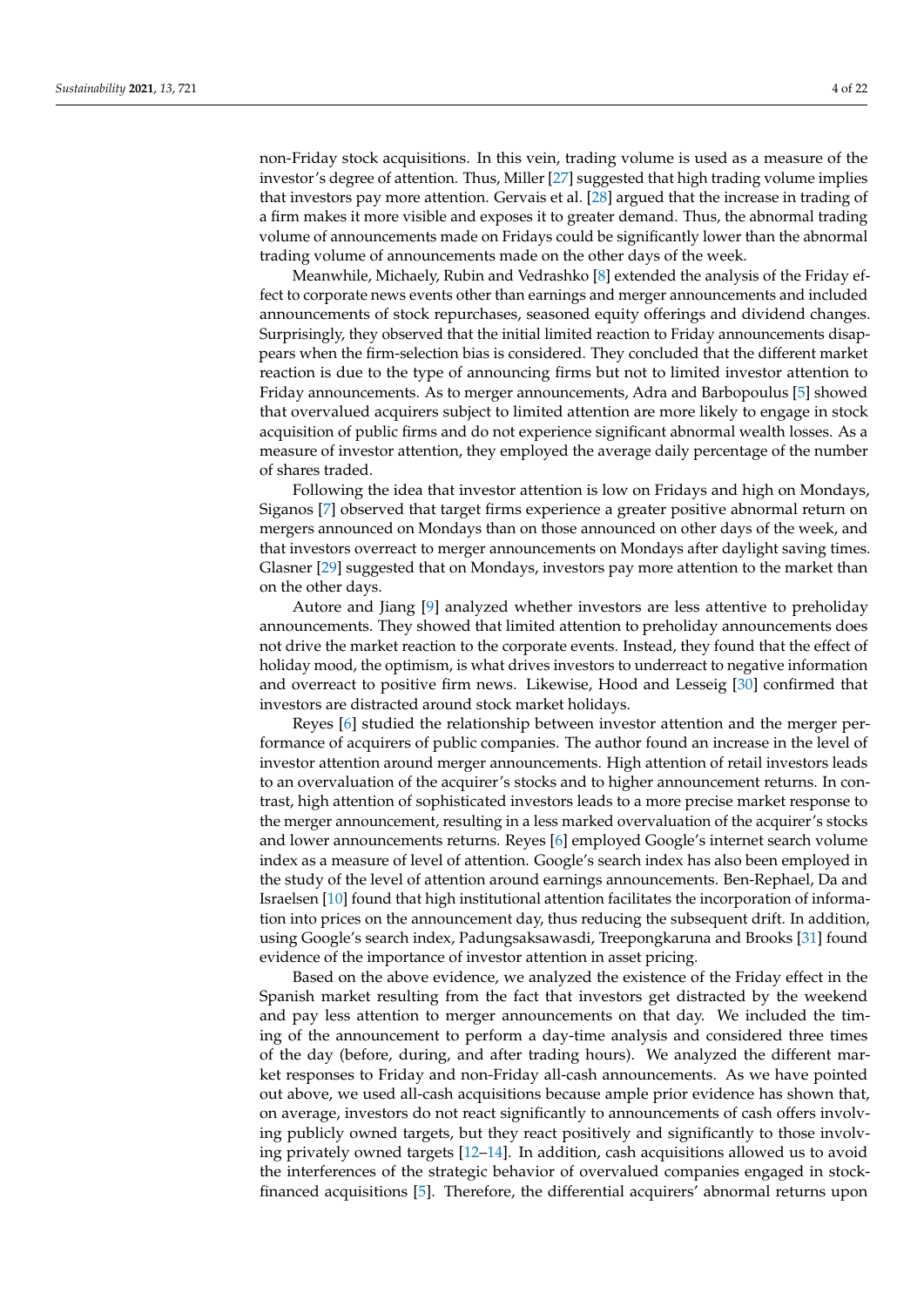the announcements of cash acquisitions involving publicly owned and privately owned targets offered a natural setting to test whether the inattention hypothesis holds for acquisition announcements.

In the context of the above reasoning, the following hypotheses were formulated:

**Hypothesis 1 (H1).** *Investors' limited attention leads to lower abnormal returns and lower abnormal trading-volume activity for acquisition announcements made after the market closes.*

**Hypothesis 2 (H2).** *If the Friday effect applies and investors' attention is limited on Friday, we expect lower abnormal returns and lower abnormal trading-volume activity for acquisition announcements made on Friday than for those made on non-Friday days.*

#### <span id="page-4-0"></span>**3. Sample**

## *3.1. Sample Selection*

Information on acquisitions (announcement date, identity of bidders and targets, payment method, etc.) performed by Spanish listed firms was manually collected from the Spanish Security Exchange Commission (Comisión Nacional del Mercado de Valores, hereafter CNMV) web page. Once the official date was identified for each acquisition, we searched the financial press in the Factiva database for any previous rumor or leak in order to price the market information arrival. Given the Spanish Equity Market Law, the CNMV orders a firm trading halt when it considers that a relevant piece of information could affect a firm's market price. Therefore, we only considered a rumor about an acquisition if the CNMV halted the acquirer's trading.

Given our goal, we needed to define the day of the acquisition announcement and the event day  $(t_0)$ . The announcement day is the calendar day on which the CNMV publishes the official acquisition communication, regardless of the time of the day at which it is released. The event day  $(t_0)$  is the trading day when the first closing price is available after the official acquisition communication to the CNMV. This distinction is important because of the computing of the price and trading activity reaction to acquisitions announced after the closing of the market.

The necessary economic and financial information for this research came from Sociedad de Bolsas S.A., Banco de España (Spanish Central Bank) web page and SABI, Amadeus and Orbis databases. Following Chang [\[12\]](#page-20-8) and others, the sample comprised "completed control acquisitions" exclusively. We defined a completed control acquisition as one in which the buyer has increased its ownership position to over 50%, regardless of the amount of the target firm's stake previously owned by the buyer. Therefore, our initial sample consisted of all acquisitions conducted by listed firms in the Spanish market (Sistema de Interconexión Bursátil Español, hereafter SIBE) over the period 1991–2018, that is, 365 acquisitions announcements. For an acquisition announcement to remain in the final sample, it needed to meet the following criteria:

- i. The exact time of the official acquisition announcement must appear on the CNMV website.
- ii. No other overlapping acquisition announcement must exist by the same firm during the 120 trading days prior to the event day  $(t_0)$ .
- iii. No other contaminating event must exist in the five days prior to and after the event day that may affect the target firm's price, such as dividend payments, profit announcements or stock splits.
- iv. The selected acquirers are those for which data on the method of payment and the listing status of the target firm were available.

After the application of the former criteria, we obtained a sample that comprised 305 acquisition announcements from 1998 to 2018 that satisfied these selection criteria.

Table [1](#page-5-0) shows the comparative descriptive statistics for acquisitions involving private and public companies. In line with previous studies on other markets, the number of unlisted target firm announcements in our sample greatly exceeded that for listed companies,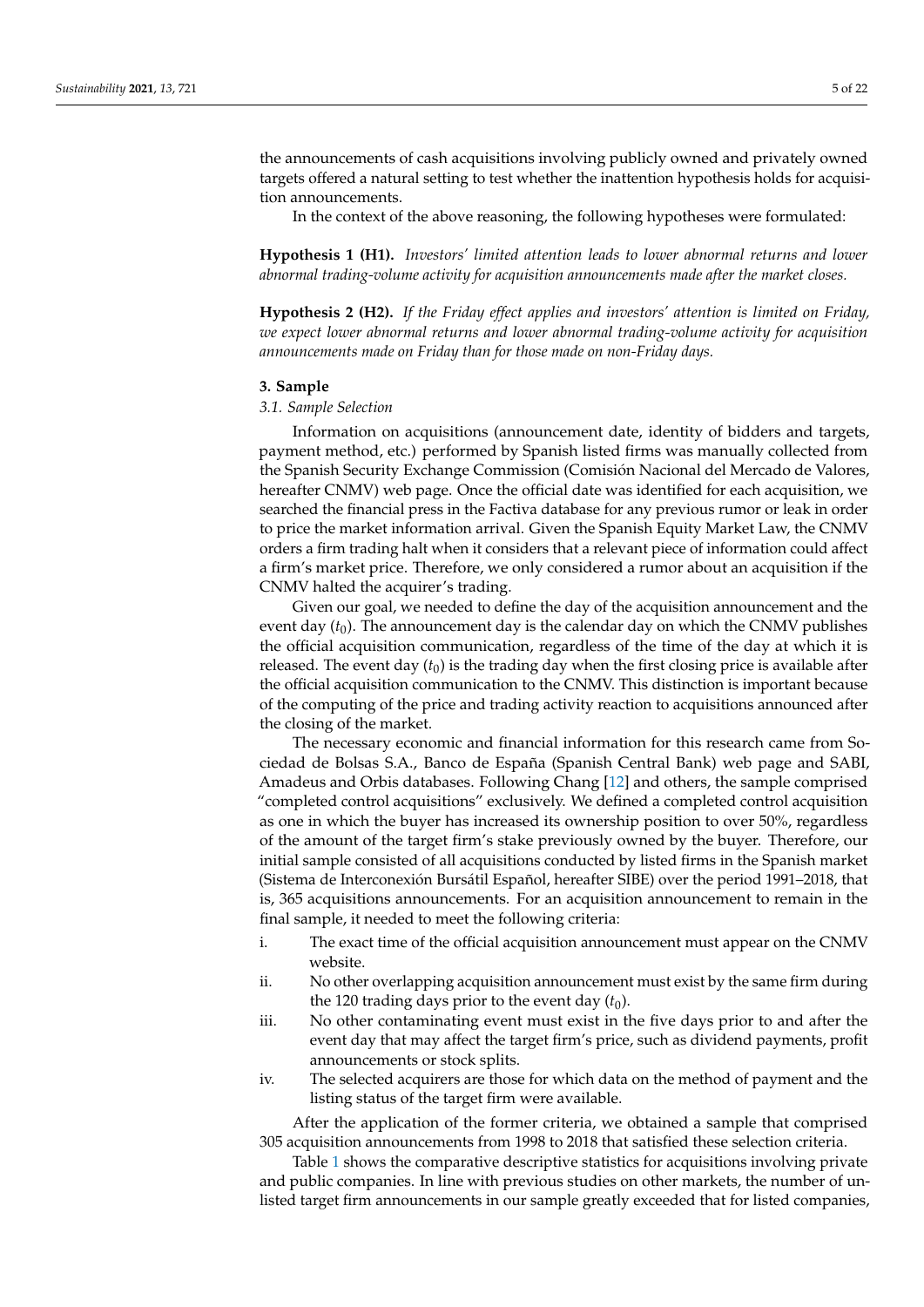and cash was employed as the method of payment in most cases for both listed and unlisted target acquisitions. As discussed in Section [2,](#page-1-0) we focused on acquisition announcements for which cash was the method of payment. Therefore, our sample consisted of 268 acquisition announcements.

<span id="page-5-0"></span>**Table 1.** Number of acquisition announcements by listing status of target.

|                      | <b>Full Sample</b> | <b>Listed Targets</b> | <b>Unlisted Targets</b> |
|----------------------|--------------------|-----------------------|-------------------------|
| Total                | 305                | 93                    | 212                     |
| By Method of Payment |                    |                       |                         |
| Cash                 | 268                | 73                    | 195                     |
| Stock + Mixed        | 37                 | 20                    | 17                      |

#### <span id="page-5-2"></span>*3.2. Sample Characteristics*

Table [2](#page-6-0) presents the daily distribution of the all-cash acquisition announcements. As trading in the SIBE starts at 09:00 and ends at 17:30, we defined three time slots: pre-market, during-trading and post-market. The distribution of the acquisition announcements in the three time slots was as follows: pre-market was the period from midnight (00:00) to 09:00; during-trading was the period during which the market was open, from 09:00 to 17:30; and post-market was the period from 17:30 to midnight (00:00).

The data sample is presented in Figure [1.](#page-5-1) The number of pre-market announcements for the full sample declined during the week, with 45.10% of the announcements being made on Monday and 33.33% on Friday. Similarly, during-trading announcements showed an increase if we compared Monday and Friday, with a percentage of 45.10% and 50.98%, respectively. However, for the rest of the days of the week, there was a decrease in announcements on Tuesday, but an increase on Wednesday and on Thursday, with values of 39.66%, 43.33%, and 50.00%, respectively. Regarding the post-market period, the number of announcements on Monday was lower than on Friday, with 9.80% and 15.69%, respectively. One announcement was made in the post-market period of a pre-holiday Thursday. Therefore, the event day associated was on Monday. We reclassified this announcement as taking place in the post-market period of Friday. The rest of the days of the week presented a similar behavior, and four announcements at the weekend were considered to be Friday's post-market announcements.

<span id="page-5-1"></span>

**Figure 1.** Daily distribution of the full sample. **Figure 1.** Daily distribution of the full sample.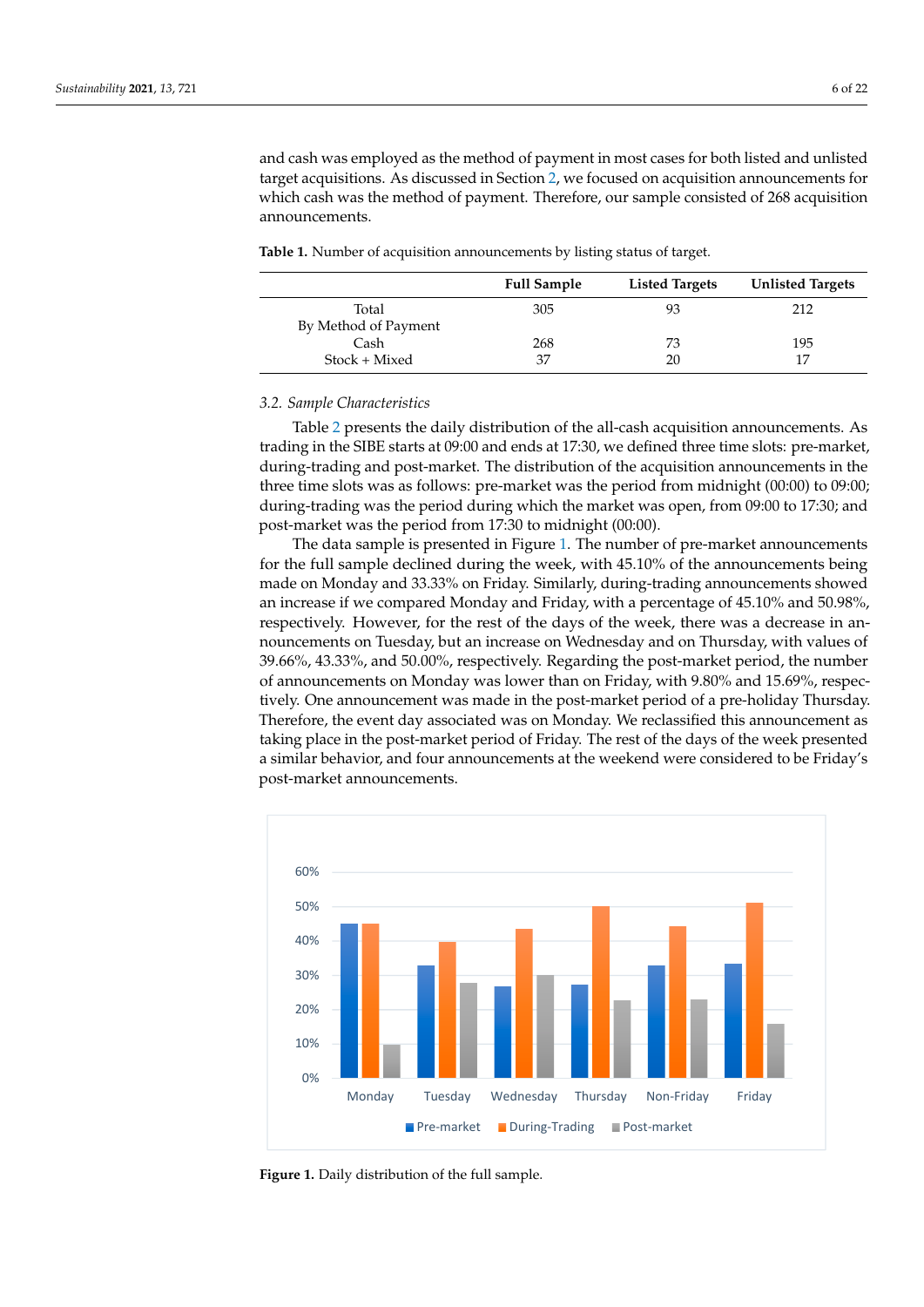<span id="page-6-0"></span>

|                              |        |         | <b>Full Sample</b>       |             |        |         | <b>Listed Target Firms</b> |             |        |                | <b>Unlisted Target Firms</b> |          |
|------------------------------|--------|---------|--------------------------|-------------|--------|---------|----------------------------|-------------|--------|----------------|------------------------------|----------|
|                              | Pre-   | During- | Post-                    | Total on    | Pre-   | During- | Post-                      | Total on    | Pre-   | During-        | Post-                        | Total on |
|                              | Market | Trading | Market                   | Weekday     | Market | Trading | Market                     | Weekday     | Market | <b>Trading</b> | Market                       | Weekday  |
| Monday                       | 23     | 23      | 5                        | 51          | 10     | 4       | 2                          | 16          | 13     | 19             | 3                            | 35       |
| % of observations            | 45.10  | 45.10   | 9.80                     | 100.00      | 19.61  | 7.84    | 3.92                       | 31.37       | 25.49  | 37.25          | 5.88                         | 68.63    |
| Tuesday                      | 19     | 23      | 16                       | 58          | 6      | 2       | 3                          | 11          | 13     | 21             | 13                           | 47       |
| % of observations            | 32.76  | 39.66   | 27.59                    | 100.00      | 10.34  | 3.45    | 5.17                       | 18.97       | 22.41  | 36.21          | 22.41                        | 81.03    |
| Wednesday                    | 16     | 26      | 18                       | 60          | 8      | 4       | 6                          | 18          | 8      | 22             | 12                           | 42       |
| % of observations            | 26.67  | 43.33   | 30.00                    | 100.00      | 13.33  | 6.67    | 10.00                      | 30.00       | 13.33  | 36.67          | 20.00                        | 70.00    |
| Thursday                     | 12     | 22      | 10                       | 44          | 3      | 4       | 2.27                       | 8           | 9      | 18             | 9                            | 36       |
| % of observations            | 27.27  | 50.00   | 22.73                    | 100.00      | 6.82   | 9.09    |                            | 18.18       | 20.45  | 40.91          | 20.45                        | 81.82    |
| Non-Friday                   | 70     | 94      | 49                       | 213         | 27     | 14      | 12                         | 53          | 43     | 80             | 37                           | 160      |
| % of observations            | 32.86  | 44.13   | 23.00                    | 100.00      | 12.68  | 6.57    | 5.63                       | 24.88       | 20.19  | 37.56          | 17.37                        | 75.12    |
| Friday                       | 17     | 26      | 8                        | 51          | 4      | 8       | 5                          | 17          | 13     | 18             | 3                            | 34       |
| % of observations            | 33.33  | 50.98   | 15.69                    | 100.00      | 7.84   | 15.69   | 9.80                       | 33.33       | 25.49  | 35.29          | 5.88                         | 66.67    |
| Weekend<br>% of observations |        |         | $\overline{4}$<br>100.00 | 4<br>100.00 |        |         | 3<br>100.00                | 3<br>100.00 |        |                | 100.00                       | 100.00   |
| Total in time-of-day slots   | 87     | 120     | 61                       | 268         | 31     | 22      | 20                         | 73          | 56     | 98             | 41                           | 195      |

**Table 2.** Calendar daily distribution of cash acquisition announcements.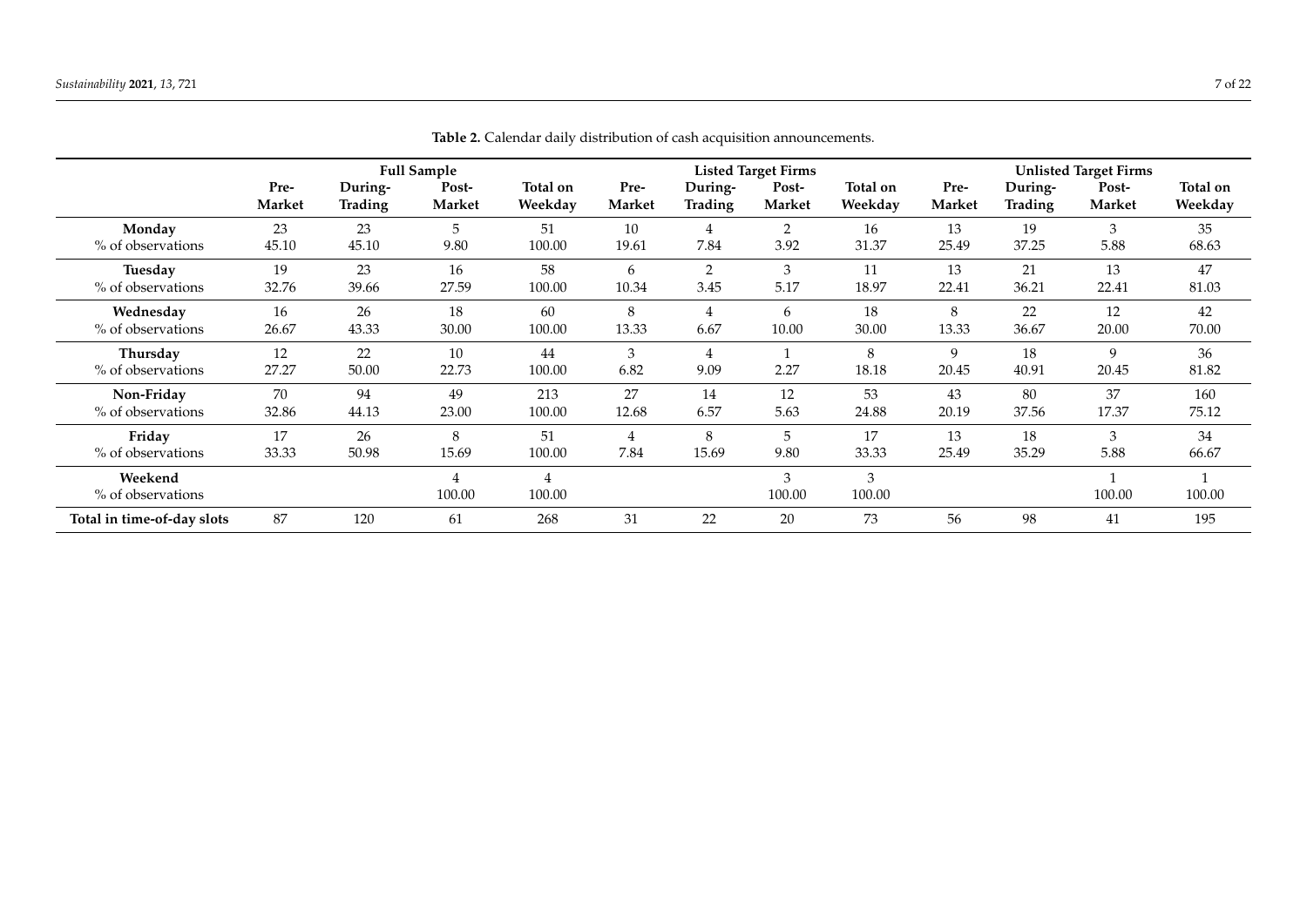Figure [2](#page-7-0) shows the daily distribution of acquisition announcements of listed target firms. The number of announcements declined during the week in the pre-market period, with 19.61% of the announcements made on Monday and  $7.84\%$  on Friday. In this line, the percentages for the other days represented decreases and increases, compared to Friday. They were 10.34%, 13.33% and 6.82% on Tuesday, on Wednesday, and on Thursday, respectively. However, in the during-trading period there was an increase if we compared Monday and Friday, with a percentage of 7.84% and 15.69%, respectively. For the rest of the days of the week, there was a decrease in announcements on Tuesday and on Let the thigh of the word, there will a noncements on Thursday, with values of 3.45%, 6.67% In and 9.09%, respectively. Regarding the post-market period, the number of announcements and 9.09%, respectively. Regarding the post-market period, the number of announcements with which the week began was lower than on Friday, with 3.92% of the announcements  $\,$ made on Monday and 9.80% on Friday. The rest of the days of the week presented a similar behavior, and three announcements at the weekend were considered to belong to Friday's post-market period. and 9.09%, respectively. Regarding the post-market period, the number of ann post-market period.

<span id="page-7-0"></span>

Figure 2. Daily distribution of the listed target firms.

In the case of unlisted target firms (see Figure  $3$ ), we observed that the number of announcements for the daily distribution of the sample was higher than for the listed firms. The number of announcements declined during the week in the pre-market period, except for Fridays.  $\sigma$ respectively. Finally, there was one announcement at the weekend, which was considered was considered was considered was considered was considered was considered was considered was considered was considered was consid

<span id="page-7-1"></span>

**Figure 3.** Daily distribution of the unlisted target firms. **Figure 3.** Daily distribution of the unlisted target firms.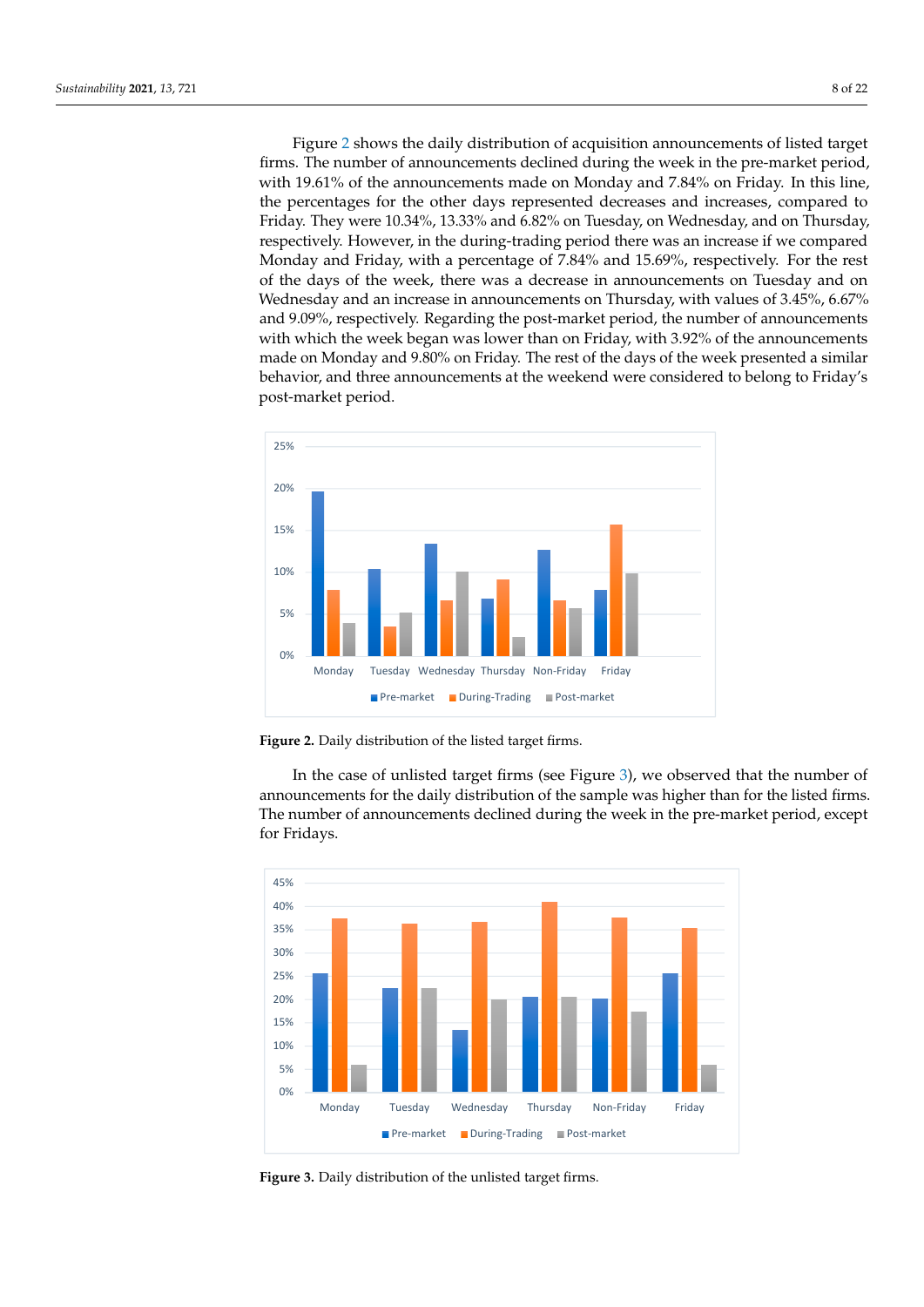However, in the during-trading period there was a decrease if we compared Monday and Friday, with a percentage of 37.25% and 35.29%, respectively. For the rest of the days of the week, the number of announcements was higher. Regarding the post-market period, the number of announcements on Mondays and on Fridays was similar, both at 5.88%. As to the rest of the days of the week, there was an increase in the number of announcements on Tuesday, which decreased on Wednesday and Thursday. Nevertheless, the number of announcements made on these three days was higher than on Friday. The number of observations for these three days of the week was 22.41%, 20.00% and 20.45%, respectively. Finally, there was one announcement at the weekend, which was considered to be a Friday post-market announcement.

Drawing from Capron and Shen [\[32\]](#page-20-29), Feito-Ruiz et al. [\[33\]](#page-20-30), Farinós et al. [\[15\]](#page-20-10), and others, we reported in Table [3](#page-9-0) the average of the following characteristics of the sample (acquirer, target firm and deal characteristics) and tested for differences between non-Friday and Friday announcers:

- − Acquirer market value: This variable is defined as the market value of the acquirer's common stock 20 trading days prior to the acquisition announcement date (in millions of euros).
- − Acquirer total assets: The acquirer's total assets in the most recent December prior to the acquisition announcement date (in millions of euros).
- − Acquirer return on assets ratio (ROA): The acquirer's ROA is defined as the Earnings Before Interest, Taxes, Depreciation and Amortization (EBITDA) divided by the acquiring firm's total assets at the end of the year prior to the acquisition announcement date.
- − Acquirer market-to-book ratio (MTB): The market-to-book ratio is defined as the market value of the acquirer's common stock 20 trading days prior to the acquisition announcement date divided by the book value of the acquirer's common stock at the end of the year prior to the acquisition announcement date.
- Target total assets: The target firm's total assets in the most recent December prior to the acquisition announcement date (in millions of euros).
- Relative size of the target: This variable is computed as the target's total assets divided by the acquirer's total assets in the most recent December prior to the acquisition announcement date.
- Public: This is a binary variable taking the value one if the target firm is a listed company and zero otherwise.
- − Diversified acquisition: This is a binary variable taking the value one if the two merging partners are in the same two-digit CNAE code (Spanish SIC codes) and zero otherwise.
- − Cross-border acquisition: This is a binary variable taking the value one if the target firm is foreign and zero otherwise.

Panel A of Table [3](#page-9-0) reports the average characteristics for the full sample of acquisition announcements, whereas Panels B and C show the mean characteristics conditional on the listing status of the target. It is worthy to note that only one of the characteristics showed a significant difference between non-Friday announcements and Friday announcements. Specifically, we found that acquirers of listed targets had a significant lower market-to-book ratio when the bid announcement was made on Friday. For the rest of the characteristics, we did not find significant differences, regardless of whether the announcer belonged to the full sample or to the acquisition of a listed/unlisted target. This evidence is relevant as it suggests that our results would not be conditioned by the characteristics of the deal, the bidder or the target firm.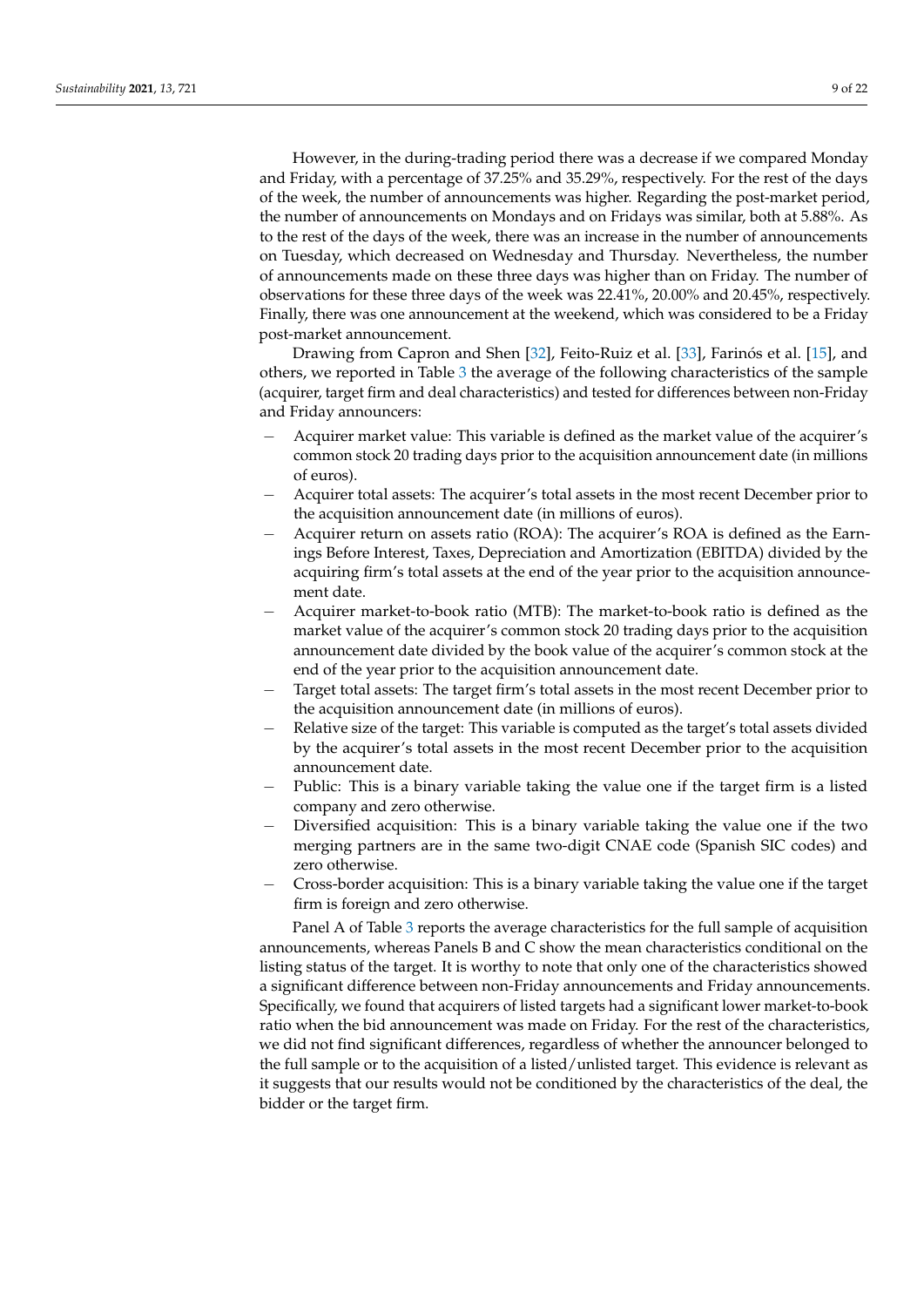<span id="page-9-0"></span>

|                             | <b>Non-Friday Announcements</b>                        | <b>Friday Announcements</b> | Friday-Non-Friday |  |  |  |  |  |
|-----------------------------|--------------------------------------------------------|-----------------------------|-------------------|--|--|--|--|--|
|                             | Panel A: Full sample                                   |                             |                   |  |  |  |  |  |
| Acquirer market value       | 6961.01                                                | 9258.63                     | 2297.62           |  |  |  |  |  |
|                             | ${213}$                                                | ${55}$                      | (0.390)           |  |  |  |  |  |
| Acquirer total assets       | 30,711.14                                              | 63,536.21                   | 32,825.07         |  |  |  |  |  |
|                             | ${213}$                                                | ${55}$                      | (0.223)           |  |  |  |  |  |
| Acquirer ROA                | 4.4906                                                 | 5.4147                      | 0.9241            |  |  |  |  |  |
|                             | ${211}$                                                | ${53}$                      | (0.291)           |  |  |  |  |  |
| <b>Acquirer MTB</b>         | 1.4759                                                 | 3.0216                      | 1.5456            |  |  |  |  |  |
|                             | ${202}$                                                | ${51}$                      | (0.211)           |  |  |  |  |  |
| Target total assets         | 4642.87                                                | 17,220.37                   | 12,577.50         |  |  |  |  |  |
|                             | ${125}$                                                | ${18}$                      | (0.120)           |  |  |  |  |  |
| Relative size of the target | 0.4032                                                 | 0.7220                      | 0.3188            |  |  |  |  |  |
|                             | ${125}$                                                | ${18}$                      | (0.211)           |  |  |  |  |  |
| Public                      | 0.2500                                                 | 0.3585                      | 0.1085            |  |  |  |  |  |
|                             | ${213}$                                                | ${55}$                      | (0.141)           |  |  |  |  |  |
| Diversified acquisition     | 0.1557                                                 | 0.1321                      | $-0.0236$         |  |  |  |  |  |
|                             | ${213}$                                                | ${55}$                      | (0.659)           |  |  |  |  |  |
| Cross-border acquisition    | 0.5849                                                 | 0.6038                      | 0.0189            |  |  |  |  |  |
|                             | ${213}$                                                | ${55}$                      | (0.804)           |  |  |  |  |  |
|                             |                                                        |                             |                   |  |  |  |  |  |
|                             | Panel B: Acquisition announcements of listed targets   |                             |                   |  |  |  |  |  |
| Acquirer market value       | 13,406.86                                              | 18,840.47                   | 5433.61           |  |  |  |  |  |
|                             | ${53}$                                                 | ${20}$                      | (0.432)           |  |  |  |  |  |
| Acquirer total assets       | 59,024.32                                              | 137,764.40                  | 78,740.08         |  |  |  |  |  |
|                             | ${53}$                                                 | ${20}$                      | (0.256)           |  |  |  |  |  |
| Acquirer ROA                | 4.7921                                                 | 4.8637                      | 0.07161           |  |  |  |  |  |
|                             | ${53}$                                                 | ${19}$                      | (0.935)           |  |  |  |  |  |
| <b>Acquirer MTB</b>         | 2.4845                                                 | 1.7876                      | $-0.6969$         |  |  |  |  |  |
|                             | ${51}$                                                 | ${17}$                      | (0.020)           |  |  |  |  |  |
| Target total assets         | 7256.11                                                | 36,294.07                   | 29,037.97         |  |  |  |  |  |
|                             | ${27}$                                                 | ${8}$                       | (0.186)           |  |  |  |  |  |
| Relative size of the target | 0.5645                                                 | 0.5104                      | $-0.0541$         |  |  |  |  |  |
|                             | ${27}$                                                 | ${8}$                       | (0.767)           |  |  |  |  |  |
| Diversified acquisition     | 0.0566                                                 | 0.1053                      | 0.0487            |  |  |  |  |  |
|                             | ${53}$                                                 | ${20}$                      | (0.544)           |  |  |  |  |  |
| Cross-border acquisition    | 0.7925                                                 | 0.7368                      | $-0.0556$         |  |  |  |  |  |
|                             | ${53}$                                                 | ${20}$                      | (0.641)           |  |  |  |  |  |
|                             | Panel C: Acquisition announcements of unlisted targets |                             |                   |  |  |  |  |  |
| Acquirer market value       | 4812.40                                                | 3904.07                     | $-908.32$         |  |  |  |  |  |
|                             | ${160}$                                                | ${35}$                      | (0.477)           |  |  |  |  |  |
| Acquirer total assets       | 21,273.42                                              | 22,055.75                   | 782.34            |  |  |  |  |  |
|                             | ${160}$                                                | ${35}$                      | (0.958)           |  |  |  |  |  |
| Acquirer ROA                | 4.3894                                                 | 5.7226                      | 1.3332            |  |  |  |  |  |
|                             | ${158}$                                                | ${34}$                      | (0.288)           |  |  |  |  |  |
| <b>Acquirer MTB</b>         | 1.1353                                                 | 3.6385                      | 2.5032            |  |  |  |  |  |
|                             | ${151}$                                                | ${34}$                      | (0.148)           |  |  |  |  |  |
| Target total assets         | 3889.90                                                | 1961.41                     | $-1928.49$        |  |  |  |  |  |
|                             | ${98}$                                                 | ${10}$                      | (0.206)           |  |  |  |  |  |
| Relative size of the target | 0.3567                                                 | 0.8913                      | 0.5346            |  |  |  |  |  |
|                             | ${98}$                                                 | ${10}$                      | (0.233)           |  |  |  |  |  |
| Diversified acquisition     | 0.1887                                                 | 0.1471                      | $-0.0416$         |  |  |  |  |  |
|                             | ${160}$                                                | ${35}$                      | (0.549)           |  |  |  |  |  |
| Cross-border acquisition    | 0.5157                                                 | 0.5294                      | 0.0137            |  |  |  |  |  |
|                             | ${160}$                                                | ${35}$                      | (0.887)           |  |  |  |  |  |
|                             |                                                        |                             |                   |  |  |  |  |  |

**Table 3.** Average characteristics of Friday vs. non-Friday announcements.

Note: 1 Market value and total assets are expressed in millions of euros. 2 The number of observations is presented in keys. 3 The *p*-values are presented in parentheses. 4 The *t*-tests for the mean differences assume unequal variances.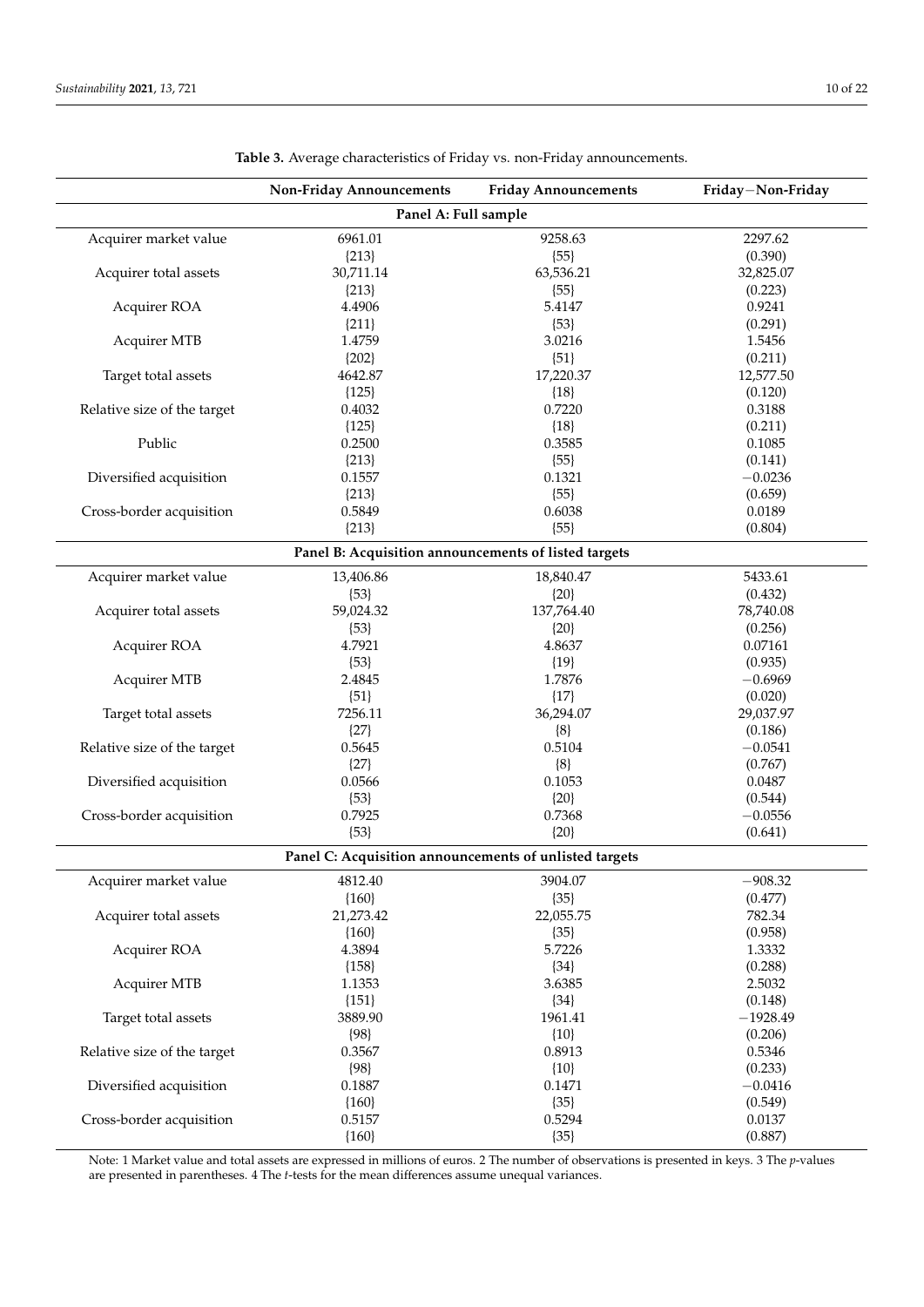# <span id="page-10-0"></span>**4. Methodology**

In this section, we describe the methodology used to analyze the market reaction in terms of prices and trading activity to an acquisition announcement conditional on the day of the week and time of the day.

## *4.1. Abnormal Return Estimation*

In order to compute the abnormal returns on the event day  $(t_0)$ , we employed conventional event study methodology. The event window was defined as an 11-day window centered on the day of the announcement  $(t_0 - 5, t_0 + 5)$ , and the estimation window ("uncontaminated" interval) was defined as a 115-day window  $(t_0 - 6, t_0 - 120)$ . We estimated "uncontaminated" risk factors from the Capital Asset-Pricing Model (CAPM) as we show in Expression (1).

$$
R_{it} - R_{ft} = \alpha_i + \beta_i \left( R_{mt} - R_{ft} \right) + \varepsilon_{it}, \tag{1}
$$

where  $R_{it}$  is the simple daily return of the acquiring firm *i* on day *t*,  $R_f$  is the daily return on Letras del Tesoro (Spanish Treasury Bill) and *Rmt* is the return on a value-weighted market index (specifically, the Madrid Stock Exchange Index–IGBM). Extreme abnormal returns (outliers) were identified as those that exceeded three times the standard deviation of the abnormal returns.

We tested the significance of the average abnormal returns with the conventional heteroskedasticity-robust *t*-test. The *t*-tests for the mean differences assumed unequal variances.

#### *4.2. Abnormal Trading Activity Estimation*

Regarding trading activity, Padungsaksawasdi et al. [\[31\]](#page-20-28) showed evidence that reinforces prior literature that used trading volume as a proxy of investor attention. Therefore, we employed the abnormal trading volume to analyze the market's reaction to acquisition announcements conditional on the day of the week and time of the day. To measure abnormal trading volume, we followed DellaVigna and Pollet [\[1\]](#page-20-0), Hirshleifer et al. [\[34\]](#page-20-31) and Louis and Sun [\[4\]](#page-20-2). First, we took the log transformation of the market value of the shares traded (log\_V). Then, we estimated the abnormal trading volume as the difference between log\_V at the acquisition announcement and log\_V over the premerger announcement period. In order to remove the effect of normal trading-volume variations across the days of the week and capture the effect of the acquisition announcements on the trading volume, we matched the event day  $(t_0)$  with the same day of the week over the previous four weeks. Specifically, for each acquisition announcement, we computed the acquirer's abnormal trading volume for day  $t_0$  as the difference between the  $log_V$  for day  $t_0$  and the average log\_V for days −7, −14, −21, and −28. This process allowed us to match the acquisition announcement days with their corresponding pre-acquisition announcement days. As we required days  $-7$ ,  $-14$ ,  $-21$ , and  $-28$  to have trading-activity data, some acquisitions announcements were discarded.

We tested the significance of the average abnormal trading with the conventional heteroskedasticity-robust *t*-test. The *t*-tests for the mean differences assumed unequal variances.

#### *4.3. Multivariate Analysis of the Differential Market Reaction to Friday Announcements*

Prior literature has identified various factors that are related to the market reaction to acquisition announcements. We did not have any ex ante reason to expect these factors to vary with the day of the week. Statistics in Table [3](#page-9-0) reinforced this intuition, as we did not find significant differences in these factors across Friday and non-Friday announcements. Nevertheless, to ensure that our inferences were not due to omission of correlated variables, we extended our univariate analysis to a multivariate setting. We modeled the market reaction in Expression (2).

$$
MR_i = \gamma_0 + \gamma_1 FRIDAY_i + \gamma_2 PRIVATE_i + \gamma_3 LSIZE_i + \gamma_4 ROA_i + \gamma_5 MTB + \gamma_6 DIVER_i + \gamma_7 CROS_i + \epsilon_i,
$$
\n(2)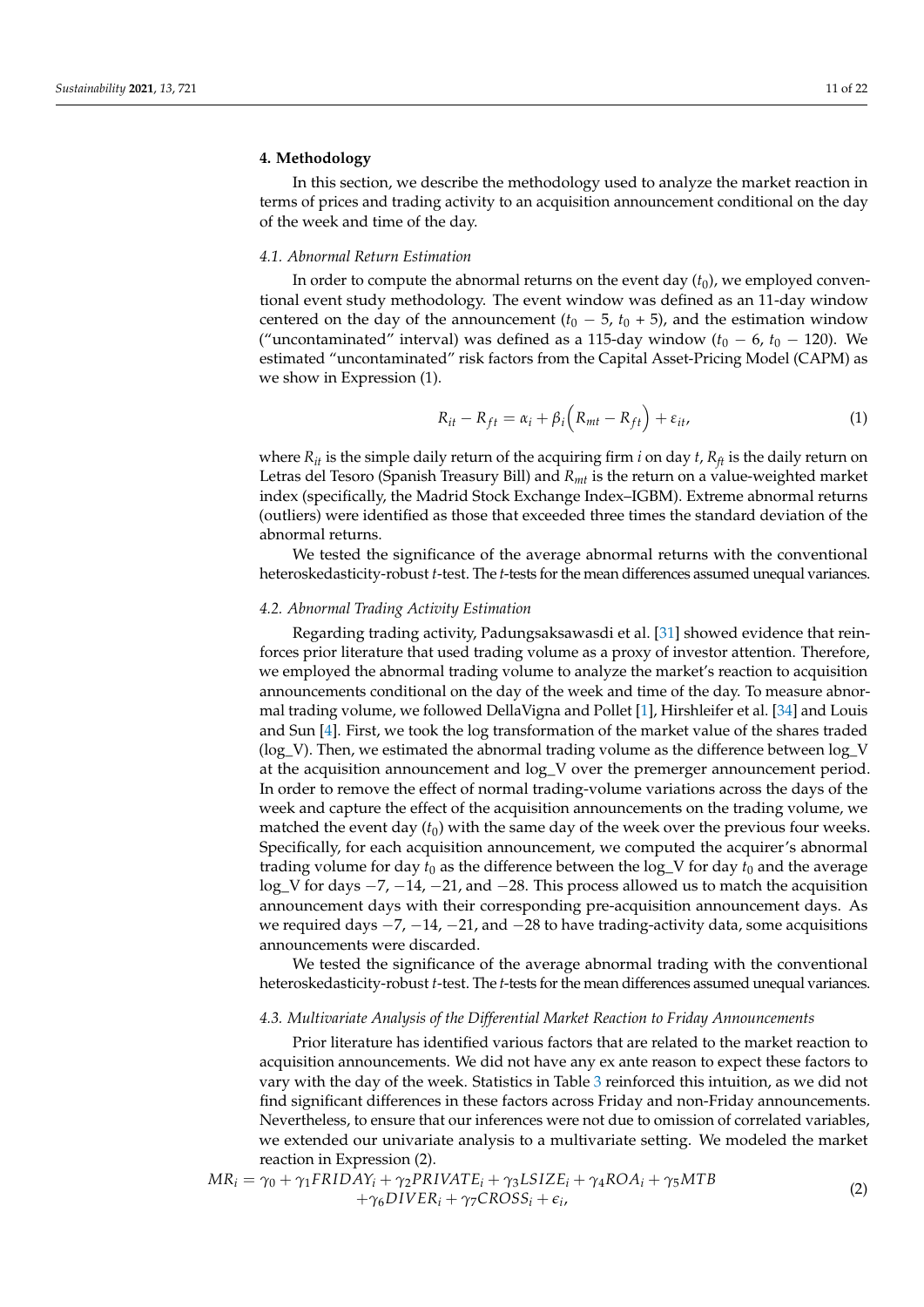where *MR* is either the abnormal return or the abnormal trading activity on the event day  $(t_0)$ ; *FRIDAY* is a binary variable taking the value one if an acquisition is announced on a Friday and zero otherwise; *PRIVATE* is a binary variable taking the value one if the target is an unlisted firm and zero if it is a listed one, and *LSIZE* is the natural log of the acquirer's market value 20 trading days prior to the acquisition announcement date (in millions of euros). *ROA* and *MTB* stand for acquirer's ROA and market-to-book ratio, respectively, as defined in Section [3.2.](#page-5-2) *DIVER* and *CROSS* stand for diversified acquisition and cross-border acquisition, respectively, as defined in Section [3.2.](#page-5-2) Due to the great number of missed observations, we did not include the relative size of the target variable in Expression (2). Heteroskedasticity was corrected using White's methodology.

According to the inattention hypothesis, we expect  $\gamma_1$  to be negative regardless of the listing status of the target when the dependent variable in Expression (2) is the abnormal trading volume. Nevertheless, the association between the variable *FRIDAY* and the abnormal return depends on the listing status of the target, as previous literature has shown. In any case, for completeness, we performed both joined and separate analyses for acquisitions of privately owned targets and acquisitions of publicly owned targets for both dependent variables.

## <span id="page-11-0"></span>**5. Univariate Results**

#### *5.1. Abnormal Returns*

The acquirers' average all-cash acquisition announcement's abnormal returns are reported in Table [4.](#page-11-1) In computing the abnormal returns, we detected and removed from the final sample three outliers (one acquisition announcement of a listed target made on Friday and two acquisition announcements of unlisted targets made on Thursday and on Friday, respectively). Therefore, the final sample consisted of 265 acquisition announcements, where 72 of the targets were listed firms and 193 were unlisted firms. We employed this sample in the following analyses.

| <b>Announcement Day</b> | <b>Listed Target</b> | N  | <b>Unlisted Target</b> | N   |
|-------------------------|----------------------|----|------------------------|-----|
| All days                | $-0.02$              | 72 | 0.87                   | 193 |
|                         | (0.940)              |    | (0.000)                |     |
| Monday                  | $-0.14$              | 16 | 0.79                   | 35  |
|                         | (0.817)              |    | (0.030)                |     |
| Tuesday                 | $-0.67$              | 11 | 1.20                   | 47  |
|                         | (0.438)              |    | (0.000)                |     |
| Wednesday               | 0.14                 | 18 | 0.84                   | 42  |
|                         | (0.845)              |    | (0.023)                |     |
| Thursday                | $-0.52$              | 8  | 1.18                   | 35  |
|                         | (0.623)              |    | (0.004)                |     |
| All non-Friday          | $-0.21$              | 53 | 1.01                   | 159 |
|                         | (0.565)              |    | (0.000)                |     |
| Friday                  | $-0.52$              | 19 | 0.20                   | 34  |
|                         | (0.472)              |    | (0.506)                |     |
| Friday-non-Friday       | 0.71                 |    | $-0.81$                |     |
|                         | (0.364)              |    | (0.021)                |     |

<span id="page-11-1"></span>**Table 4.** Acquirers' average abnormal returns around Friday vs. non-Friday all-cash acquisition announcements conditional on the listing status of the target.

Note: 1 The abnormal returns are expressed in percentages. 2 The *p*-values are presented in parentheses. 3 The *t*-tests for the mean differences assume unequal variances.

Consistent with previous studies about the Spanish market [\[15–](#page-20-10)[17](#page-20-11)[,35\]](#page-20-32) and other international markets [\[33](#page-20-30)[,36–](#page-21-0)[38\]](#page-21-1), Table [4](#page-11-1) shows that, on average, acquirers earned significant abnormal returns when buying unlisted target firms and insignificant average abnormal returns when the target firm was a listed one.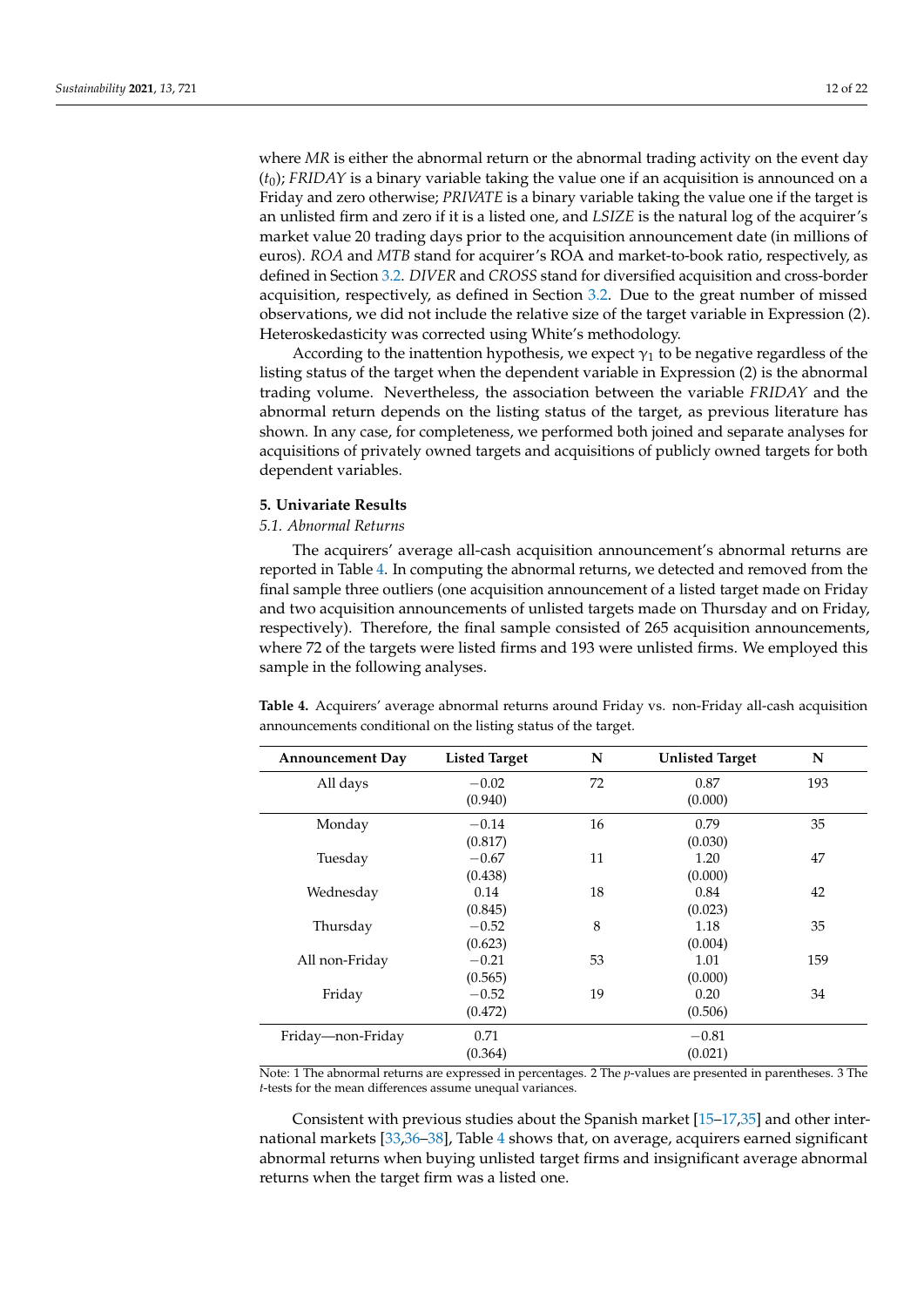When we computed the average abnormal return by day of the week, we found that it was non-significant for acquisitions of listed targets, regardless of the day of the week. However, and consistent with the inattention hypothesis, Table [4](#page-11-1) shows that, for acquisitions of privately owned targets, the average abnormal return was statistically significant for all the business days except for Fridays. In fact, for acquisitions of privately owned targets, the average abnormal return was 1.01% for non-Friday announcers, but only 0.20% for Friday announcers. The Friday differential return of −0.81% for acquisitions involving privately owned targets was both statistically and economically significant. This is a relevant result. As far as we know, previous literature on M&As unanimously found that cash-financed acquisitions of unlisted firms were associated with immediate wealth increases for acquirers at the time of the bidding announcement. However, our results showed that this behavior does not hold any longer when we introduce the Friday effect in the analysis.

Table [5](#page-12-0) shows the abnormal return of acquisition announcements for listed and unlisted target firms conditional on the day of the week (Friday vs. non-Friday) and time of the day (pre-market, during-trading and post-market). Following the inattention hypothesis, we expected lower abnormal returns for those announcements made after the market closes, being the lowest for those acquisitions that were officially announced to the CNMV once the market had closed on Friday. Note that the computation of the abnormal return in this last case implied the use of the closing price on the following Monday relative to the closing price on Friday. As in Table [4,](#page-11-1) we did not find any significant abnormal return in the case of listed target-firm acquisitions. When we computed abnormal return differences, none of them was significantly different from zero, either.

|                                | Pre-Market<br>(1) | During-Trading<br>(2) | Post-Market<br>(3) | (1)–(2) | $(3)-(2)$ |
|--------------------------------|-------------------|-----------------------|--------------------|---------|-----------|
| Panel A: Listed Target Firms   |                   |                       |                    |         |           |
| All days                       | 0.12              | $-0.41$               | 0.03               | 0.53    | 0.44      |
| $p$ -value                     | (0.805)           | (0.572)               | (0.963)            | (0.541) | (0.632)   |
| N                              | 36                | 16                    | 20                 |         |           |
| All non-Friday                 | $-0.14$           | $-1.09$               | 0.33               | 0.95    | 1.42      |
| $p$ -value                     | (0.754)           | (0.240)               | (0.717)            | (0.345) | (0.268)   |
| N                              | 31                | 10                    | 12                 |         |           |
| Friday                         | 1.72              | 0.72                  | $-0.44$            | 1.01    | $-1.16$   |
| $p$ -value                     | (0.468)           | (0.569)               | (0.265)            | (0.696) | (0.385)   |
| N                              | 5                 | 6                     | 8                  |         |           |
| Friday-non-Friday              | 1.86              | 1.81                  | $-0.77$            |         |           |
| $p$ -value                     | (0.441)           | (0.244)               | (0.440)            |         |           |
| Panel B: Unlisted Target Firms |                   |                       |                    |         |           |
| All days                       | 1.35              | 0.32                  | 1.23               | 1.02    | 0.91      |
| $p$ -value                     | (0.000)           | (0.085)               | (0.001)            | (0.004) | (0.025)   |
| N                              | 66                | 86                    | 41                 |         |           |
| All non-Friday                 | 1.63              | 0.47                  | 1.17               | 1.16    | 0.70      |
| $p$ -value                     | (0.000)           | (0.037)               | (0.004)            | (0.004) | (0.112)   |
| N                              | 52                | 70                    | 37                 |         |           |
| Friday                         | 0.29              | $-0.29$               | 1.83               | 0.58    | 2.12      |
| $p$ -value                     | (0.614)           | (0.240)               | (0.152)            | (0.353) | (0.120)   |
| N                              | 14                | 16                    | $\overline{4}$     |         |           |
| Friday—non-Friday              | $-1.34$           | $-0.76$               | 0.67               |         |           |
| $p$ -value                     | (0.052)           | (0.024)               | (0.553)            |         |           |

<span id="page-12-0"></span>**Table 5.** Acquirers' average abnormal returns for all-cash acquisition announcements conditional on the public status of the target, day of the week and time of the day of the acquisition announcement.

Note: 1 The abnormal returns are expressed in percentages. 2 The *p*-values are presented in parentheses. 3 The *t*-tests for the mean differences assume unequal variances.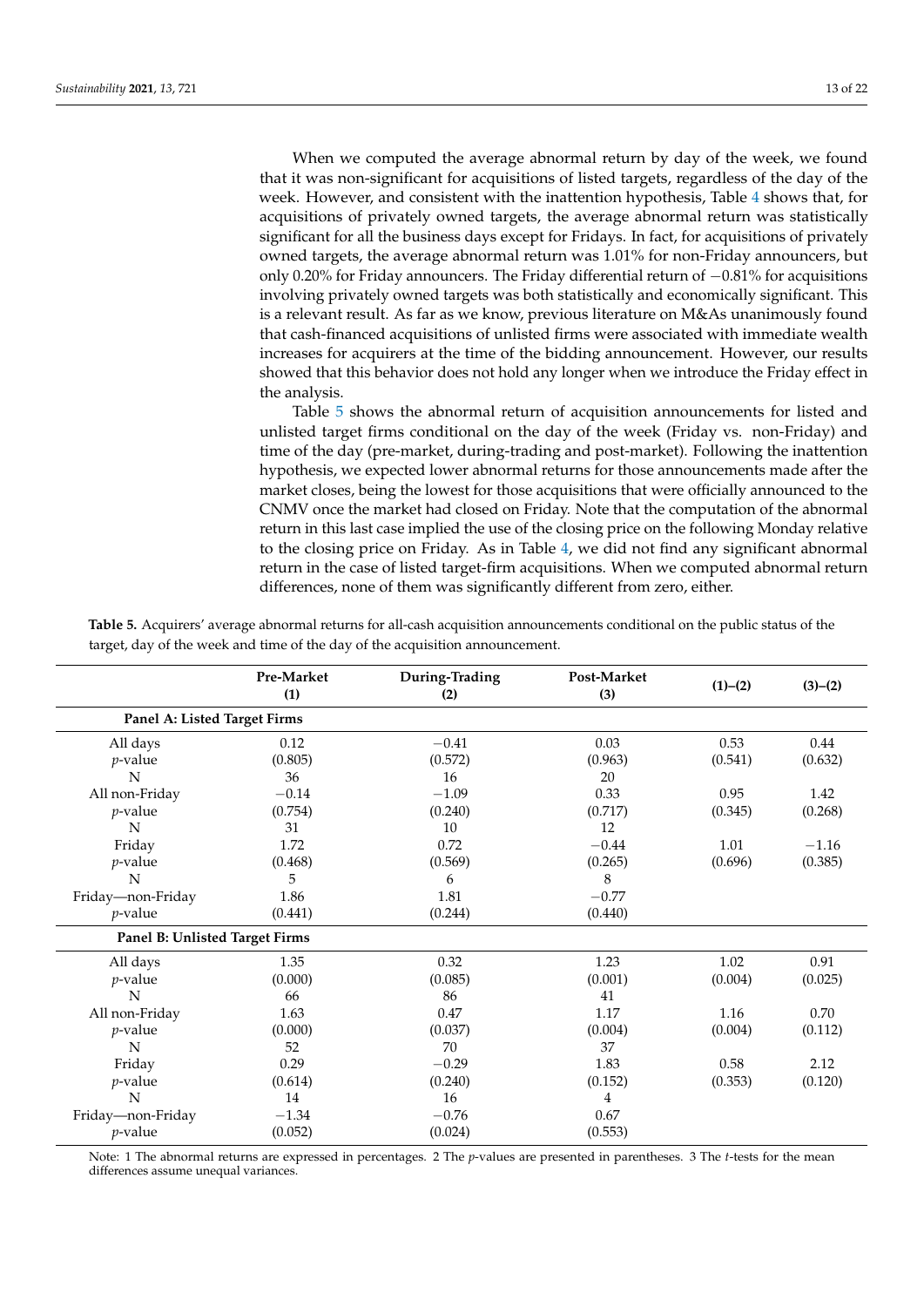For acquisitions of privately owned targets (Panel B from Table [5\)](#page-12-0), we found significant abnormal returns any time of the day for announcements made on a non-Friday. Interestingly, we found a significantly higher market reaction to announcements made before the market opens. This result may indicate that these sorts of announcements made at the beginning of the day capture the investors' attention better than those made later that day (either during- or post-market times).

Unlike non-Friday announcements, abnormal return differences between intra-day periods were not statistically significant for acquisition announcements made on Friday. Not even pre-market acquisition announcements seemed to awaken the interest of investors. This result suggests that investor inattention holds all day Friday, no matter if the acquisition announcement is made in the pre-market, during-trading or post-market periods on Friday. Interestingly, when we compared Friday and non-Friday intra-day periods we found that both pre-market and during-trading announcements were significantly lower on Friday than on non-Friday days ( $-1.34\%$  and  $-0.76\%$ , respectively), but not in the case of post-market announcements. In that case, the abnormal return difference between Friday and non-Friday post-market announcements was not significantly different. Nevertheless, the small size of the sample for post-market announcements on Friday led us to be cautious in the interpretation of the results.

#### *5.2. Market Trading Volume by Day of the Week*

Prior to performing the analysis of the trading-volume reaction to the day of the week and time of the day of acquisition announcements, we explored the trading-volume behaviour of the Spanish market (SIBE and BME Growth) by day of the week. This analysis was needed to properly adjust the volume traded at the acquisition announcement and, therefore, to remove the effect of normal trading-volume variations across the days of the week.

Table [6](#page-13-0) shows mean differences of euro trading volume (in thousands) from November 1998 to December 2018. To mitigate the possible effect of extreme values, truncation threshold of 1% was employed in the trading-volume weekday series. Contrary to Meneu and Pardo's [\[39\]](#page-21-2) findings for the Spanish market, we found that trading activity on Monday and Tuesday was significantly lower than on the other business days. When we compared non-Friday and Friday trading volume, we found a significantly higher trading activity on Friday than on non-Friday days. These results are relevant because (i) they confirm that we needed to remove the effect of normal trading-volume variations across the days of the week when computing the abnormal trading activity at the acquisition announcement, and (ii) they are contrary to the notion that investors' attention declines on Fridays.

<span id="page-13-0"></span>**Table 6.** Differences in mean of daily euro trading volume (in thousands) in the Spanish stock market (SIBE and the Alternative Stock Market–MAB) from November 1998 to December 2018.

|           | Monday                  | Tuesday                 | Wednesday | Thursday  | Non-Friday              | N    |
|-----------|-------------------------|-------------------------|-----------|-----------|-------------------------|------|
| VS.       |                         |                         |           |           |                         |      |
| Monday    |                         |                         |           |           |                         | 1039 |
| Tuesday   | $-1715.04$ <sup>a</sup> |                         |           |           |                         | 1035 |
| Wednesday | $-2585.27$ a            | $-870.23$ b             |           |           |                         | 1038 |
| Thursday  | $-2308.16$ <sup>a</sup> | $-593.12$ c             | 277.11    |           |                         | 1050 |
| Friday    | $-2723.51$ <sup>a</sup> | $-1008.47$ <sup>a</sup> | $-138.24$ | $-415.35$ | $-1069.94$ <sup>a</sup> | 1029 |

Note: 1 We truncated the top and bottom one-percentiles of the day of the week trading-volume series. 2 Tradingvolume mean differences are computed as row minus column. 3<sup>a</sup>, <sup>b</sup>, <sup>c</sup> Significantly different from zero at the 1%, 5% and 10% levels, respectively.

# *5.3. Abnormal Trading Volume*

The acquirers' abnormal trading volumes are reported in Table [7.](#page-14-0) As expected, we found that announcers experience a significantly higher average trading volume on the day of the acquisition announcement. When we split the sample by the announcement day, unlike Louis and Sun [\[4\]](#page-20-2) but consistent with the inattention hypothesis, we found that the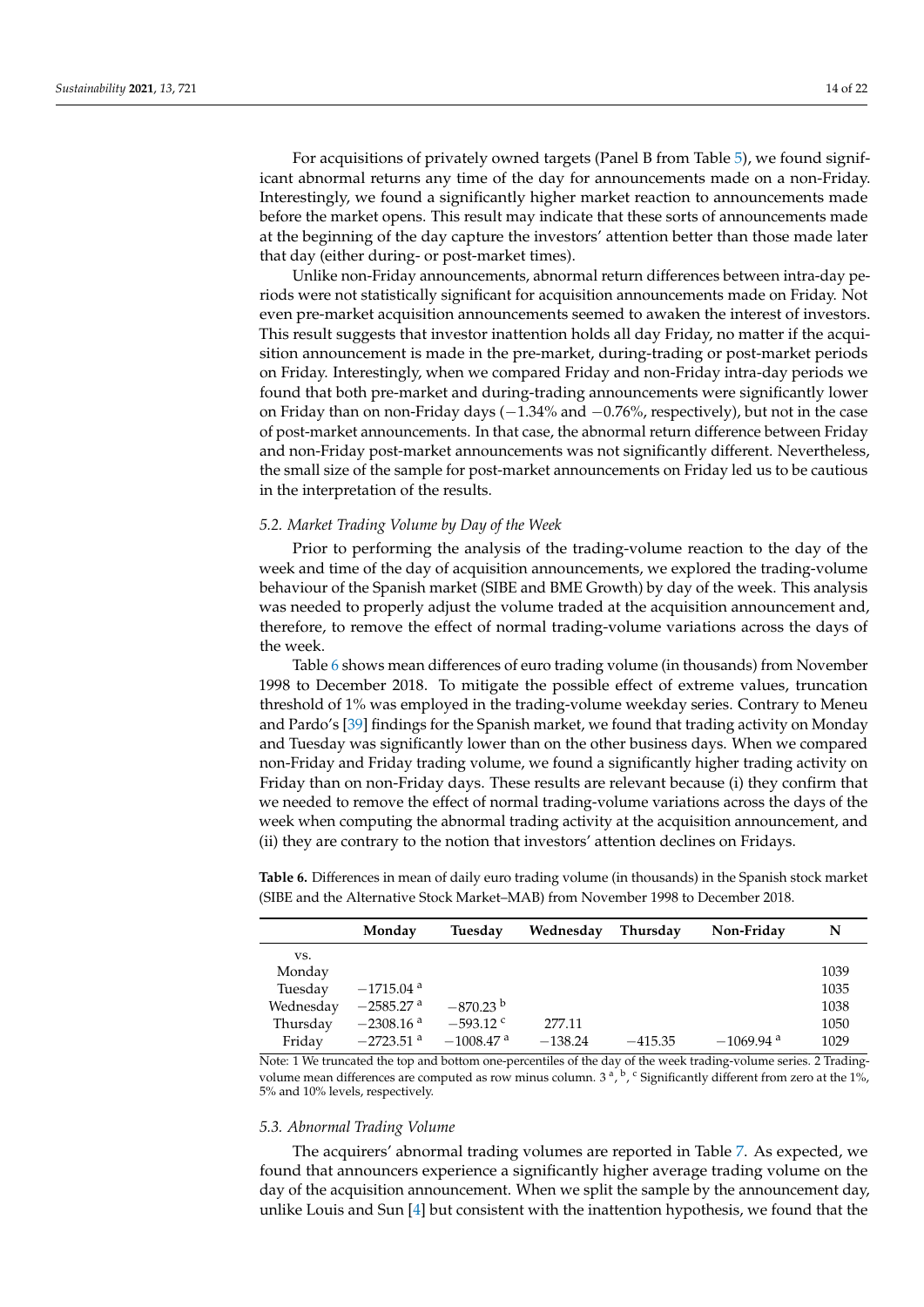abnormal trading volume was significantly greater than zero for all the weekdays and for both listed and unlisted target firms, except for acquisition announcements made on Friday. Interestingly, this Friday effect was observed for acquisition announcements of both public and private target firms and was consistent with the absence of significantly abnormal returns on Friday (Table [4\)](#page-11-1). However, Table [7](#page-14-0) shows that, on average, the abnormal trading volume for the Friday announcers was not significantly different from the abnormal trading volume for the non-Friday announcers, for neither listed nor unlisted target firms.

<span id="page-14-0"></span>**Table 7.** Acquirers' average abnormal trading volume: Friday vs. non-Friday all-cash acquisition announcements.

| <b>Announcement Day</b> | <b>Listed Target</b> | N  | <b>Unlisted Target</b> | N   |
|-------------------------|----------------------|----|------------------------|-----|
| All days                | 0.148                | 66 | 0.133                  | 170 |
|                         | (0.000)              |    | (0.000)                |     |
| Monday                  | 0.197                | 16 | 0.168                  | 31  |
|                         | (0.000)              |    | (0.013)                |     |
| Tuesday                 | 0.257                | 9  | 0.127                  | 43  |
|                         | (0.061)              |    | (0.026)                |     |
| Wednesday               | 0.082                | 16 | 0.173                  | 37  |
|                         | (0.267)              |    | (0.023)                |     |
| Thursday                | 0.258                | 7  | 0.119                  | 31  |
|                         | (0.069)              |    | (0.008)                |     |
| All non-Friday          | 0.179                | 48 | 0.146                  | 142 |
|                         | (0.000)              |    | (0.000)                |     |
| Friday                  | 0.064                | 18 | 0.068                  | 28  |
|                         | (0.326)              |    | (0.188)                |     |
| Friday—non-Friday       | $-0.115$             |    | $-0.078$               |     |
|                         | (0.134)              |    | (0.189)                |     |

Note: 1 The *p*-values are presented in parentheses.

Table [8](#page-15-1) shows the abnormal trading volume on acquisition announcement days for listed and unlisted target firms conditional on day of the week (Friday vs. non-Friday) and time of the day (pre-market, during-trading and post-market). When we split the abnormal trading volume for announcements of public target firms (Panel A in Table [8\)](#page-15-1) into our two vectors of interest (day of the week and time of the day), we found that the statistically higher abnormal trading volume on all non-Fridays shown in Table [7](#page-14-0) concentrated in those announcements made in the pre- and post-market periods, not in the during-trading period. From the inattention theory perspective, this result suggests that investors perceive all these out-of-the-market announcements to be of special interest, although this interest did not eventually result in statistically higher abnormal returns (see Panel A in Table [8\)](#page-15-1). This pattern did not hold for Friday announcements. Nevertheless, the interpretation of our results was conditioned by the small size of the samples.

Regarding the abnormal trading volume for acquirers of private target firms (Panel B from Table [8\)](#page-15-1), we found that the statistically positive abnormal trading volume on all non-Fridays shown in Table [7](#page-14-0) remained, regardless of the time of the day the announcement was made. Furthermore, none of the differences in average abnormal trading volume was statistically significant when we compared the different periods under study.

Nevertheless, a compelling feature arose in Panel B of Table [8](#page-15-1) when we decomposed Friday announcements: only the acquisition announcements of unlisted target firms made before the market opened (pre-market period) showed a significantly higher abnormal trading volume. After that moment (the market opening), announcers showed a nonsignificant abnormal trading volume. In fact, the difference in average abnormal trading between the pre-market and during-trading periods of 0.297 was statistically significant with a *p*-value of 0.007. This behavior also held when we compared the abnormal trading between the post-market and during-trading periods, as the difference of 0.208 was statistically significant with a *p*-value of 0.048. In fact, the abnormal trading volume of the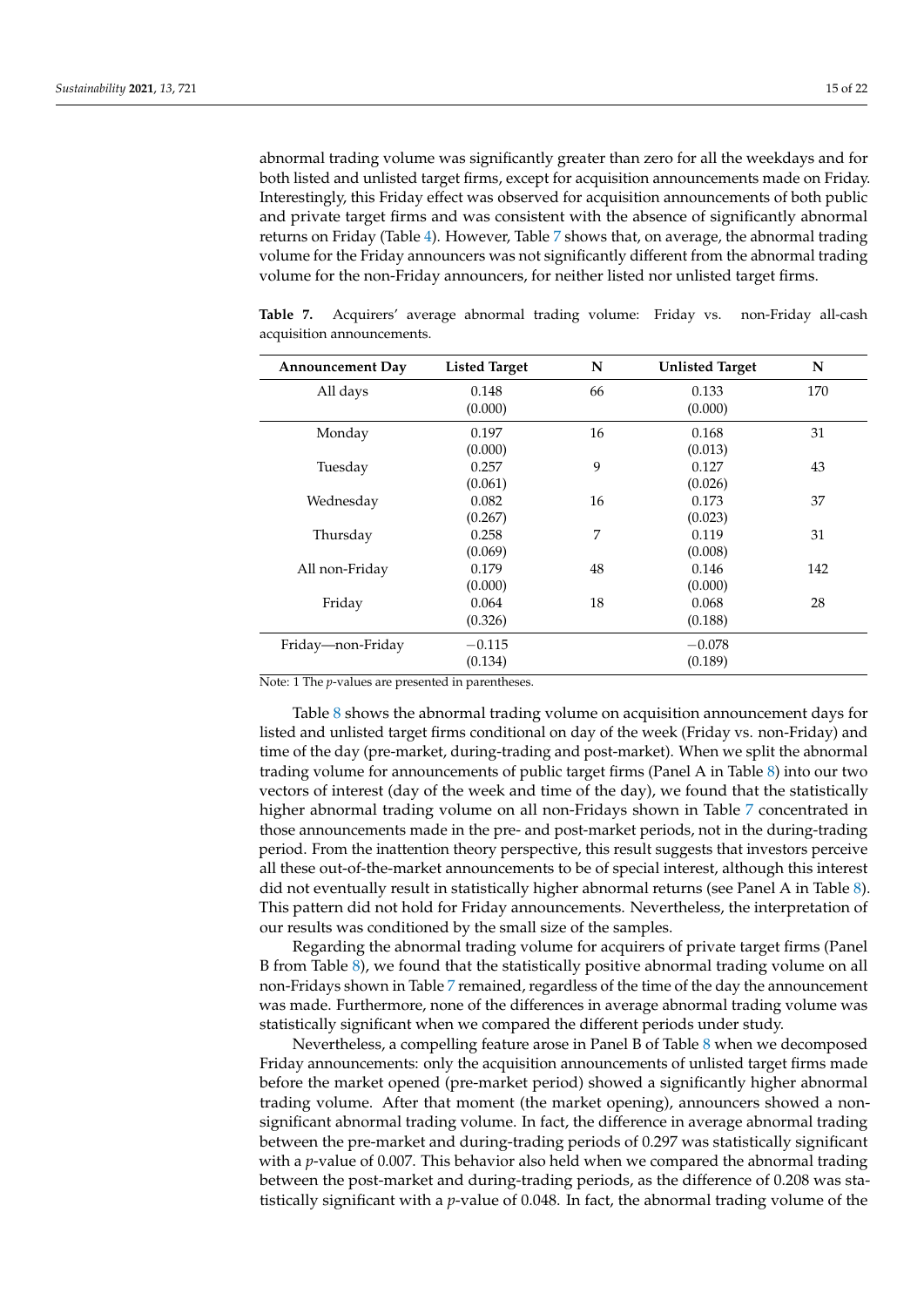during-trading period for the Friday announcers was significantly lower than the abnormal trading volume of the during-trading period for the non-Friday announcers. Put together, these results from Panel B of Table [8](#page-15-1) and the results from Panel B of Table [5](#page-12-0) suggest that inattention affects investors' information processing in the context of one of the largest and most important corporate events, that is, the acquisition of a firm.

<span id="page-15-1"></span>**Table 8.** Acquirers' average abnormal trading volume around Friday vs. non-Friday all-cash acquisition announcements conditional on the public status of the target and time of the day of the acquisition announcement.

|                                | Pre-Market<br>(1) | During-Trading<br>(2) | Post-Market<br>(3) | (1)–(2) | $(3)-(2)$ |
|--------------------------------|-------------------|-----------------------|--------------------|---------|-----------|
| Panel A: Listed target firms   |                   |                       |                    |         |           |
| All days                       | 0.189             | 0.074                 | 0.139              | 0.115   | 0.065     |
| $p$ -value                     | (0.000)           | (0.342)               | (0.061)            | (0.193) | (0.528)   |
| N                              | 31                | 15                    | 20                 |         |           |
| All non-Friday                 | 0.177             | 0.108                 | 0.241              | 0.069   | 0.133     |
| $p$ -value                     | (0.000)           | (0.292)               | (0.028)            | (0.529) | (0.342)   |
| N                              | 26                | 10                    | 12                 |         |           |
| Friday                         | 0.250             | 0.004                 | $-0.014$           | 0.246   | $-0.018$  |
| $p$ -value                     | (0.142)           | (0.974)               | (0.860)            | (0.217) | (0.903)   |
| N                              | 5                 | 5                     | 8                  |         |           |
| Friday-non-Friday              | 0.072             | $-0.104$              | $-0.255$           |         |           |
| $p$ -value                     | (0.637)           | (0.519)               | (0.052)            |         |           |
| Panel B: Unlisted target firms |                   |                       |                    |         |           |
| All days                       | 0.188             | 0.084                 | 0.139              | 0.104   | 0.055     |
| $p$ -value                     | (0.000)           | (0.038)               | (0.017)            | (0.088) | (0.423)   |
| N                              | 60                | 71                    | 39                 |         |           |
| All non-Friday                 | 0.185             | 0.118                 | 0.143              | 0.067   | 0.025     |
| $p$ -value                     | (0.001)           | (0.010)               | (0.027)            | (0.339) | (0.743)   |
| N                              | 47                | 60                    | 35                 |         |           |
| Friday                         | 0.198             | $-0.099$              | 0.109              | 0.297   | 0.208     |
| <i>p</i> -value                | (0.020)           | (0.170)               | (0.186)            | (0.007) | (0.048)   |
| N                              | 13                | 11                    | 4                  |         |           |
| Friday-non-Friday              | 0.012             | $-0.217$              | $-0.034$           |         |           |
| $p$ -value                     | (0.895)           | (0.014)               | (0.706)            |         |           |

Note: 1 The *p*-values are presented in parentheses. The *t*-tests for the mean differences assume unequal variances.

Therefore, our evidence from the univariate analysis does not support our first hypothesis (H1), as we did not find a significantly lower market response to announcements after the market closed, but our results suggest that investors pay limited attention on Friday, thus supporting our second hypothesis (H2).

# <span id="page-15-0"></span>**6. Differential Market Reaction to Friday Announcements: Multivariate Analysis**

*6.1. Abnormal Return Multivariate Analysis*

Table [9](#page-16-0) presents the regression results of model (2) using the acquirers' mergerannouncement abnormal return as the dependent variable. After controlling for several key factors, and consistent with previous research, we found that the acquisition of privately owned targets was both economically and statistically significant, as the coefficient of the *PRIVATE* dummy variable showed an announcement abnormal return increment of 1% for acquisitions of unlisted firms (full sample column of Table [9\)](#page-16-0). Regarding the market response to Friday acquisition announcements, the results from Table [9](#page-16-0) were consistent with those from Table [4:](#page-11-1) the coefficient on *FRIDAY* under the unlisted targets column was negative (−0.0081), with a *p*-value of 0.021, which is consistent with the notion that the market responds less to Friday merger announcements. This evidence was different from that of Louis and Sun (2010), whose coefficient on the *FRIDAY* dummy variable was negative for those stock swap acquisitions involving privately owned targets and positive for those involving publicly owned targets. Our results show that both types of acquisitions are affected by the Friday effect.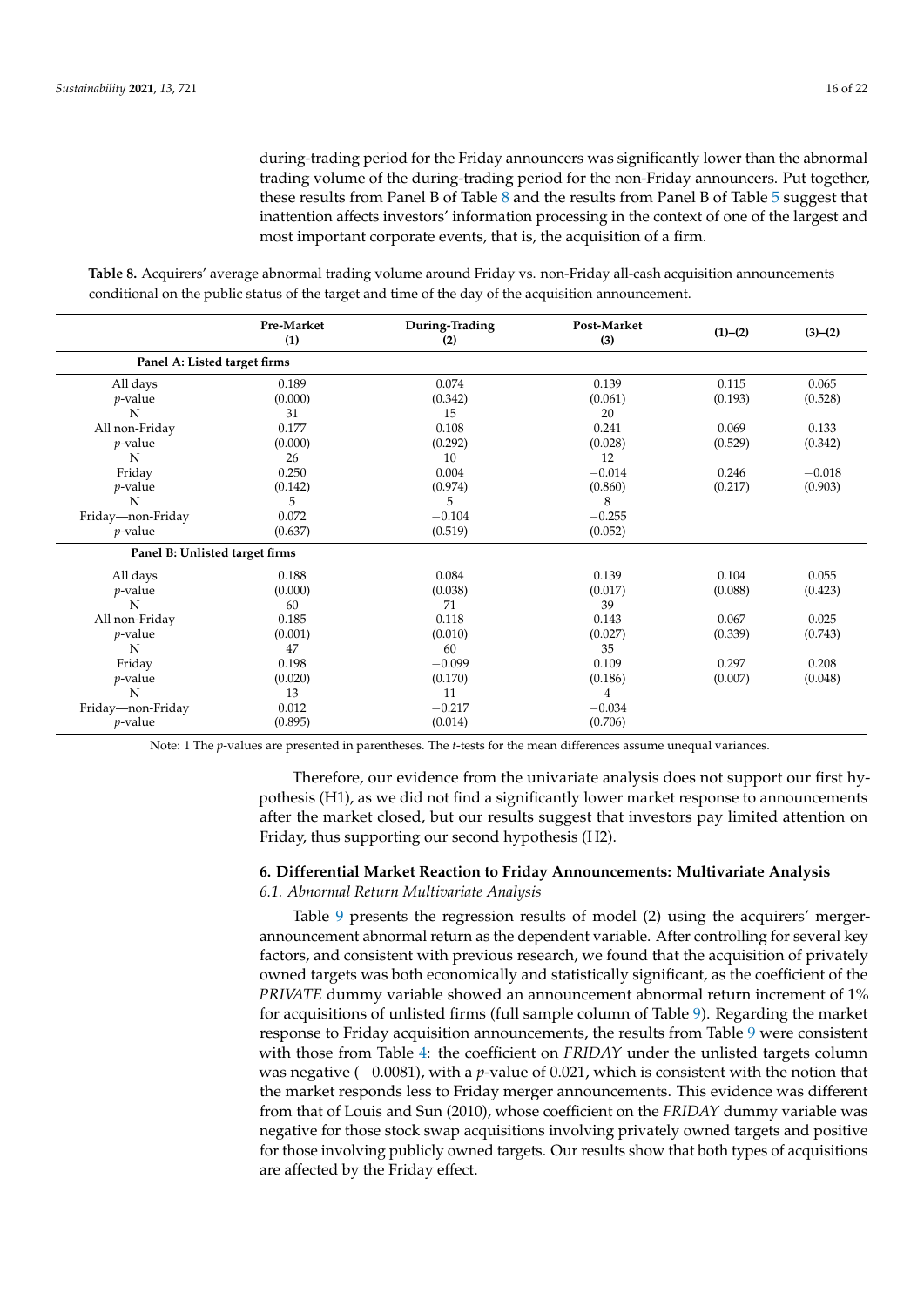|                | <b>Full Sample</b><br><b>Listed Targets</b> |                 |           | <b>Unlisted Targets</b> |           |                 |
|----------------|---------------------------------------------|-----------------|-----------|-------------------------|-----------|-----------------|
|                | Coef.                                       | <i>p</i> -Value | Coef.     | <i>p</i> -Value         | Coef.     | <i>p</i> -Value |
| Intercept      | 0.0118                                      | 0.084           | 0.0009    | 0.943                   | 0.0249    | 0.001           |
| FRIDAY         | $-0.0050$                                   | 0.115           | 0.0009    | 0.895                   | $-0.0081$ | 0.021           |
| <b>PRIVATE</b> | 0.0100                                      | 0.003           |           |                         | -         |                 |
| <b>LSIZE</b>   | $-0.0017$                                   | 0.023           | $-0.0003$ | 0.864                   | $-0.0021$ | 0.015           |
| <b>ROA</b>     | 0.0000                                      | 0.826           | 0.0004    | 0.681                   | 0.0001    | 0.623           |
| <b>MTB</b>     | 0.0000                                      | 0.578           | $-0.0017$ | 0.595                   | 0.0000    | 0.290           |
| <b>DIVER</b>   | $-0.0064$                                   | 0.047           | $-0.0150$ | 0.167                   | $-0.0052$ | 0.129           |
| <b>CROSS</b>   | 0.0016                                      | 0.598           | 0.0015    | 0.828                   | 0.0019    | 0.569           |
| Adj. $R^2$     | 0.087                                       |                 | 0.0255    |                         | 0.066     |                 |
| N              | 253                                         |                 | 68        |                         | 185       |                 |

<span id="page-16-0"></span>**Table 9.** Multivariate analysis of acquirers' abnormal return at the all-cash acquisition announcements (Friday vs. non-Friday) conditional on the listing status of the target.

Note: 1 Heteroskedasticity was corrected using White's methodology.

Table [10](#page-16-1) presents results from the estimation of model (2) using the acquirers' mergerannouncement abnormal return as the dependent variable but now conditional on the time of the day of the acquisition announcement. Interestingly, Table [10](#page-16-1) suggests that the abnormal return increment on an announcement found in Table [4](#page-11-1) when the target is an unlisted firm concentrates around pre-market announcers, as we found that the dummy variable *PRIVATE* showed a coefficient of 0.013 (1.3%) with a *p*-value of 0.014 (Panel A from Table [10\)](#page-16-1). In the during-trading and post-market periods (Panels B and C, respectively), this variable showed non-significant coefficients.

<span id="page-16-1"></span>**Table 10.** Multivariate analysis of acquirers' abnormal return on all-cash acquisition announcements (Friday vs. non-Friday), conditional on the listing status of the target and time of the day of the acquisition announcement.

|                | <b>Full Sample</b>  |            |                         | <b>Listed Targets</b>    |                | <b>Unlisted Targets</b>  |  |  |  |
|----------------|---------------------|------------|-------------------------|--------------------------|----------------|--------------------------|--|--|--|
|                | Coef.               | $p$ -Value | Coef.                   | $p$ -Value               | Coef.          | <i>p</i> -Value          |  |  |  |
|                | Panel A: Pre-market |            |                         |                          |                |                          |  |  |  |
| Intercept      | 0.0250              | 0.066      | 0.0064                  | 0.736                    | 0.0507         | 0.006                    |  |  |  |
| FRIDAY         | $-0.0095$           | 0.125      | 0.0041                  | 0.699                    | $-0.0126$      | 0.061                    |  |  |  |
| <b>PRIVATE</b> | 0.0130              | 0.014      |                         | $\overline{\phantom{0}}$ | $\overline{a}$ | $\overline{\phantom{0}}$ |  |  |  |
| LSIZE          | $-0.0023$           | 0.111      | $-0.0009$               | 0.720                    | $-0.0039$      | 0.059                    |  |  |  |
| <b>ROA</b>     | $-0.0001$           | 0.732      | $-0.0005$               | 0.719                    | 0.0000         | 0.913                    |  |  |  |
| <b>MTB</b>     | 0.0000              | 0.946      | 0.0021                  | 0.507                    | 0.0000         | 0.773                    |  |  |  |
| <b>DIVER</b>   | $-0.0104$           | 0.062      | $-0.0160$               | 0.283                    | $-0.0108$      | 0.144                    |  |  |  |
| <b>CROSS</b>   | $-0.0064$           | 0.201      | $-0.0048$               | 0.663                    | $-0.0092$      | 0.182                    |  |  |  |
| Adj. $R^2$     | 0.188               |            | 0.064                   |                          | 0.166          |                          |  |  |  |
| N              | 96                  |            | 33                      |                          | 63             |                          |  |  |  |
|                |                     |            | Panel B: During-trading |                          |                |                          |  |  |  |
| Intercept      | $-0.0038$           | 0.695      | $-0.0472$               | 0.180                    | 0.0096         | 0.316                    |  |  |  |
| FRIDAY         | $-0.0030$           | 0.506      | 0.0035                  | 0.836                    | $-0.0075$      | 0.019                    |  |  |  |
| <b>PRIVATE</b> | 0.0097              | 0.184      |                         | $\overline{\phantom{0}}$ |                | $\overline{\phantom{a}}$ |  |  |  |
| <b>LSIZE</b>   | $-0.0009$           | 0.503      | 0.0045                  | 0.287                    | $-0.0013$      | 0.339                    |  |  |  |
| <b>ROA</b>     | 0.0003              | 0.071      | 0.0051                  | 0.167                    | 0.0003         | 0.025                    |  |  |  |
| <b>MTB</b>     | 0.0000              | 0.491      | $-0.0127$               | 0.034                    | 0.0000         | 0.983                    |  |  |  |
| <b>DIVER</b>   | $-0.0011$           | 0.811      | $\overline{a}$          | $\equiv$                 | $-0.0007$      | 0.883                    |  |  |  |
| <b>CROSS</b>   | 0.0049              | 0.231      | 0.0023                  | 0.892                    | 0.0054         | 0.233                    |  |  |  |
| Adj. $R^2$     | 0.061               |            | 0.312                   |                          | 0.0795         |                          |  |  |  |
| N              | 97                  |            | 15                      |                          | 82             |                          |  |  |  |
|                |                     |            | Panel C: Post-market    |                          |                |                          |  |  |  |
| Intercept      | 0.0420              | 0.019      | 0.0413                  | 0.238                    | 0.0463         | 0.022                    |  |  |  |
| FRIDAY         | $-0.0035$           | 0.643      | $-0.0120$               | 0.376                    | 0.0030         | 0.784                    |  |  |  |
| <b>PRIVATE</b> | 0.0115              | 0.139      | L.                      | $\equiv$                 | $\equiv$       | $-$                      |  |  |  |
| <b>LSIZE</b>   | $-0.0042$           | 0.004      | $-0.0028$               | 0.481                    | $-0.0040$      | 0.012                    |  |  |  |
| <b>ROA</b>     | $-0.0018$           | 0.066      | 0.0000                  | 0.997                    | $-0.0020$      | 0.082                    |  |  |  |
| MTB            | $-0.0020$           | 0.403      | $-0.0115$               | 0.163                    | 0.0002         | 0.933                    |  |  |  |
| <b>DIVER</b>   | $-0.0075$           | 0.317      | $\overline{a}$          | $\equiv$                 | $-0.0080$      | 0.302                    |  |  |  |
| <b>CROSS</b>   | 0.0094              | 0.158      | 0.0132                  | 0.436                    | 0.0112         | 0.206                    |  |  |  |
| Adj. $R^2$     | 0.198               |            | 0.201                   |                          | 0.183          |                          |  |  |  |
| N              | 60                  |            | 20                      |                          | 40             |                          |  |  |  |

Note: 1 Heteroskedasticity was corrected using White's methodology.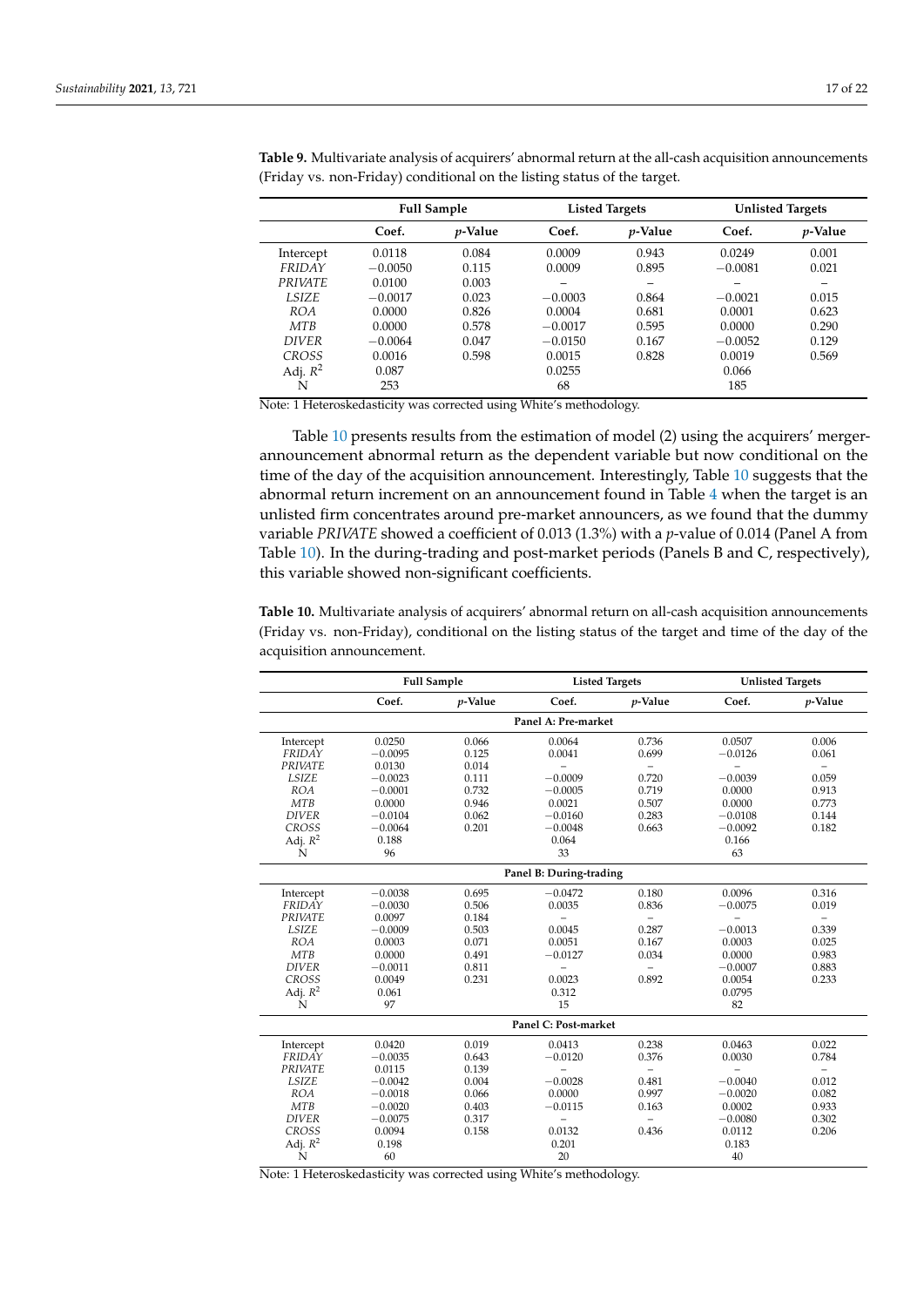Regarding the Friday effect, the results from Table [10](#page-16-1) reinforced those shown in Table [5,](#page-12-0) as we found that the *FRIDAY* coefficient was negative and statistically significant only for those acquisitions involving privately owned targets in the pre-market and during-trading periods (Panels A and B, respectively). As in Table [5,](#page-12-0) this evidence suggests investor's constant inattention for announcements made all trading day on Friday.

## *6.2. Abnormal Trading-Volume Multivariate Analysis*

Table [11](#page-17-0) presents the regression results of model (2) using the acquirers' mergerannouncement abnormal trading volumes as the dependent variable. As reported under the full sample column of the table, the coefficient on *FRIDAY* was negative (−0.0910), with a *p*-value of 0.043, which was consistent with the notion that the market responds less to Friday acquisition announcements. When we split the sample into acquisition announcements of listed and unlisted target firms, we found that this differential behavior between Friday and non-Friday owed to the behavior of acquirers of listed targets, as the coefficient on *FRIDAY* was negative (−0.1457), with a *p*-value of 0.038; on the other hand, the coefficient of acquisitions of unlisted target firms was non-significant. This result did not support evidence from Table [7,](#page-14-0) where we did not find the abnormal trading volume for the Friday announcers to be significantly different from the abnormal trading volume for the non-Friday announcers, regardless of the listed status of the target firms.

<span id="page-17-0"></span>**Table 11.** Multivariate analysis of acquirers' abnormal trading volume on all-cash acquisition announcement days (Friday vs. non-Friday), conditional on the listing status of the target.

|                |           | <b>Full Sample</b> |           | <b>Listed Targets</b> | <b>Unlisted Targets</b> |                 |
|----------------|-----------|--------------------|-----------|-----------------------|-------------------------|-----------------|
|                | Coef.     | <i>p</i> -Value    | Coef.     | <i>p</i> -Value       | Coef.                   | <i>p</i> -Value |
| Intercept      | 0.2640    | 0.015              | 0.2560    | 0.111                 | 0.2660                  | 0.027           |
| FRIDAY         | $-0.0910$ | 0.043              | $-0.1457$ | 0.038                 | $-0.0743$               | 0.207           |
| <b>PRIVATE</b> | $-0.0096$ | 0.826              |           |                       |                         |                 |
| <b>LSIZE</b>   | $-0.0176$ | 0.131              | $-0.0006$ | 0.974                 | $-0.0220$               | 0.143           |
| <b>ROA</b>     | $-0.0033$ | 0.409              | $-0.0081$ | 0.468                 | $-0.0027$               | 0.537           |
| MTR            | $-0.0020$ | 0.013              | 0.0003    | 0.991                 | $-0.0019$               | 0.017           |
| <b>DIVER</b>   | $-0.0708$ | 0.242              | 0.1369    | 0.142                 | $-0.0815$               | 0.223           |
| <b>CROSS</b>   | 0.0805    | 0.071              | $-0.0667$ | 0.311                 | 0.1095                  | 0.049           |
| Adj. $R^2$     | 0.062     |                    | 0.096     |                       | 0.081                   |                 |
| N              | 229       |                    | 64        |                       | 165                     |                 |

Note: 1 Heteroskedasticity was corrected using White's methodology.

Table [12](#page-18-1) presents the results of the estimation of model (2) using the acquirers' mergerannouncement abnormal trading as the dependent variable, conditional on the time of the day of the acquisition announcement. In general, evidence from Table [12](#page-18-1) was consistent with the results in Table [8.](#page-15-1) Specifically, we found that differential abnormal trading volume between Friday and non-Friday announcers was significant for announcers of listed targets in the post-market period (Panel C of Table [12\)](#page-18-1) and for announcers of unlisted targets in the during-trading period (Panel B of Table [12\)](#page-18-1). Nevertheless, and as in the univariate analysis (Panel A of Table [8\)](#page-15-1), we must be cautious with the result for acquirers of listed targets, as the negative coefficient on *FRIDAY* had a *p*-value of 0.100 (Panel C of Table [12\)](#page-18-1). Regarding acquirers of private targets, evidence from Tables [8](#page-15-1) and [12](#page-18-1) supports the notion of investors being distracted on Friday.

As a whole, the results from the multivariate analysis were consistent with the evidence from the univariate analysis and supported our second hypothesis (*H2*). That is, the market responds less to Friday acquisition announcements of unlisted firms in terms of returns and trading volume when the announcements are made during the trading hours.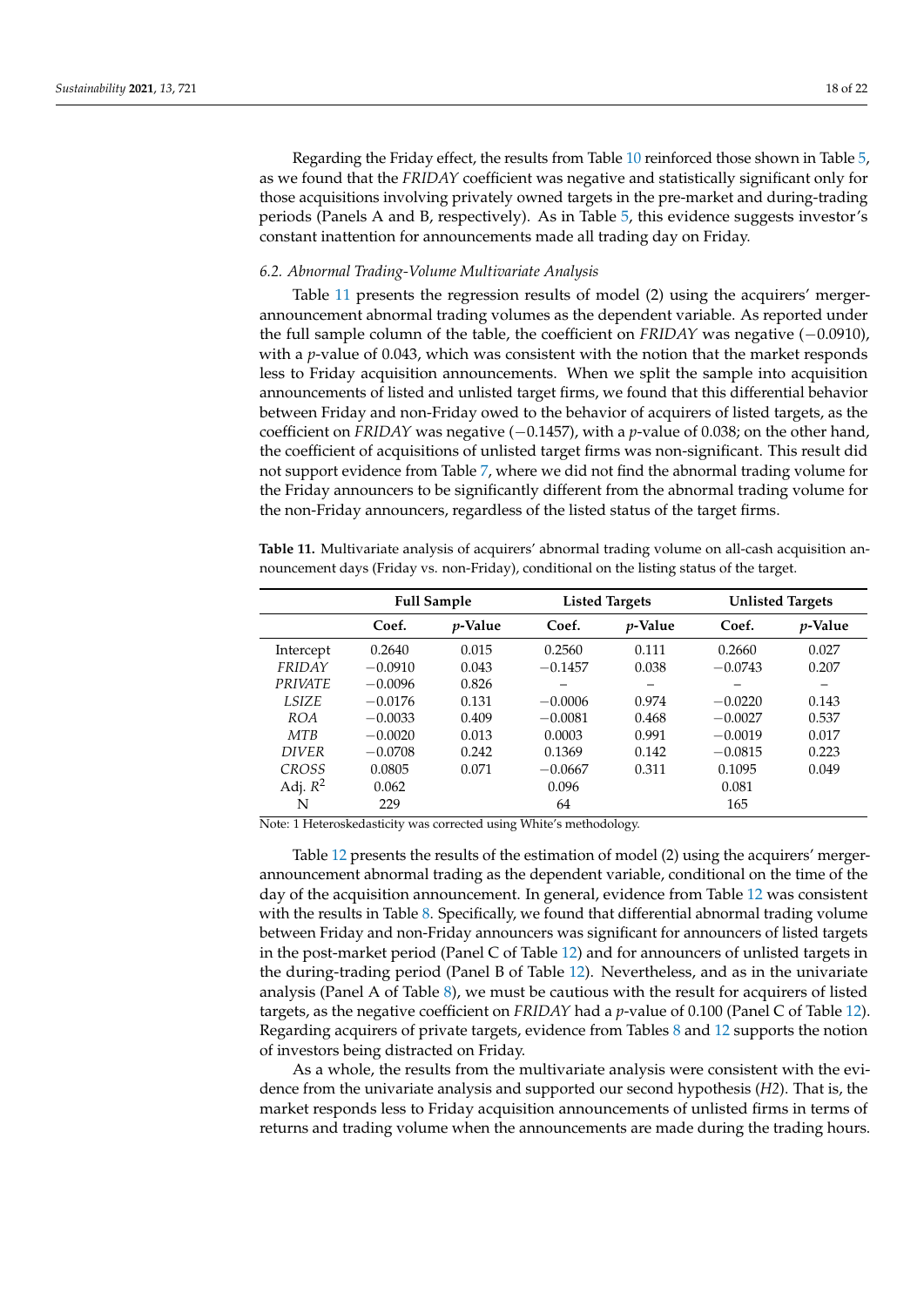|                | <b>Full Sample</b> |            | <b>Listed Targets</b>    |            | <b>Unlisted Targets</b> |            |
|----------------|--------------------|------------|--------------------------|------------|-------------------------|------------|
|                | Coef.              | $p$ -Value | Coef.                    | $p$ -Value | Coef.                   | $p$ -Value |
|                |                    |            | Panel A: Pre-market      |            |                         |            |
| Intercept      | 0.2330             | 0.237      | 0.1611                   | 0.432      | 0.1783                  | 0.441      |
| FRIDAY         | 0.0033             | 0.964      | $-0.0467$                | 0.652      | $-0.0299$               | 0.743      |
| <b>PRIVATE</b> | 0.0175             | 0.825      |                          |            |                         |            |
| <b>LSIZE</b>   | $-0.0232$          | 0.275      | 0.0179                   | 0.531      | $-0.0175$               | 0.575      |
| <b>ROA</b>     | 0.0049             | 0.147      | $-0.0012$                | 0.908      | 0.0031                  | 0.425      |
| <b>MTB</b>     | 0.0004             | 0.847      | 0.0070                   | 0.825      | 0.0009                  | 0.683      |
| <b>DIVER</b>   | $-0.0736$          | 0.526      | 0.1216                   | 0.036      | $-0.1297$               | 0.432      |
| <b>CROSS</b>   | 0.1345             | 0.058      | $-0.2287$                | 0.012      | 0.2330                  | 0.016      |
| Adj. $R^2$     | 0.0827             |            | 0.225                    |            | 0.181                   |            |
| N              | 87                 |            | 29                       |            | 58                      |            |
|                |                    |            | Panel B: During-trading  |            |                         |            |
| Intercept      | 0.3156             | 0.122      | 0.0094                   | 0.983      | 0.3895                  | 0.079      |
| FRIDAY         | $-0.1348$          | 0.091      | $-0.0600$                | 0.736      | $-0.1614$               | 0.092      |
| <b>PRIVATE</b> | $-0.0406$          | 0.640      |                          |            |                         |            |
| <b>LSIZE</b>   | $-0.0274$          | 0.241      | 0.0160                   | 0.709      | $-0.0479$               | 0.116      |
| <b>ROA</b>     | $-0.0076$          | 0.412      | $-0.0334$                | 0.357      | $-0.0025$               | 0.780      |
| <b>MTB</b>     | $-0.0026$          | 0.000      | $-0.0236$                | 0.666      | $-0.0025$               | 0.000      |
| <b>DIVER</b>   | 0.0684             | 0.459      | $\overline{\phantom{0}}$ |            | 0.0866                  | 0.358      |
| <b>CROSS</b>   | 0.0822             | 0.358      | 0.2146                   | 0.439      | 0.0911                  | 0.356      |
| Adj. $R^2$     | 0.128              |            | 0.211                    |            | 0.156                   |            |
| N              | 83                 |            | 15                       |            | 68                      |            |
|                |                    |            | Panel C: Post-market     |            |                         |            |
| Intercept      | 0.7083             | 0.003      | 0.7335                   | 0.117      | 0.6442                  | 0.047      |
| FRIDAY         | $-0.2041$          | 0.057      | $-0.2540$                | 0.100      | $-0.1152$               | 0.510      |
| <b>PRIVATE</b> | $-0.0106$          | 0.901      |                          |            |                         |            |
| <b>LSIZE</b>   | $-0.0383$          | 0.030      | $-0.0425$                | 0.310      | $-0.0328$               | 0.172      |
| <b>ROA</b>     | $-0.0279$          | 0.039      | $-0.0280$                | 0.408      | $-0.0263$               | 0.069      |
| MTB            | $-0.0421$          | 0.330      | $-0.0206$                | 0.784      | $-0.0435$               | 0.431      |
| <b>DIVER</b>   | $-0.2722$          | 0.073      |                          |            | $-0.2814$               | 0.058      |
| <b>CROSS</b>   | 0.0511             | 0.534      | 0.0374                   | 0.786      | 0.0508                  | 0.638      |
| Adj. $R^2$     | 0.170              |            | 0.243                    |            | 0.153                   |            |
| N              | 59                 |            | 20                       |            | 39                      |            |

<span id="page-18-1"></span>**Table 12.** Multivariate analysis of acquirers' abnormal trading volume on all-cash acquisition announcement days (Friday vs. Non-Friday), conditional on the listing status of the target and time of the day of the acquisition announcement.

Note: 1 Heteroskedasticity was corrected using White's methodology.

# <span id="page-18-0"></span>**7. Conclusions**

Overwhelming previous evidence in the M&A literature has supported the idea that cash-financed acquisitions of unlisted firms are associated with wealth increases for bidders immediately after the announcement. As far as we know, this is the first study that shows that this result does not hold any longer when the limited investor attention on Friday is introduced in the analysis. Furthermore, the combined analysis of the day and time the announcement is made introduces the notion of attention fluctuations along the trading day.

Our empirical evidence of the existence of investors' inattention to acquisition announcements came from a final sample of 265 all-cash acquisition announcements of listed and unlisted target firms released by Spanish listed firms over the period 1998–2018. We performed a joint analysis of day of the week and trading period from both univariate and multivariate perspectives. In focusing on cash-financed acquisitions, we avoided the interferences of the strategic behavior of overvalued companies in stock-financed acquisitions.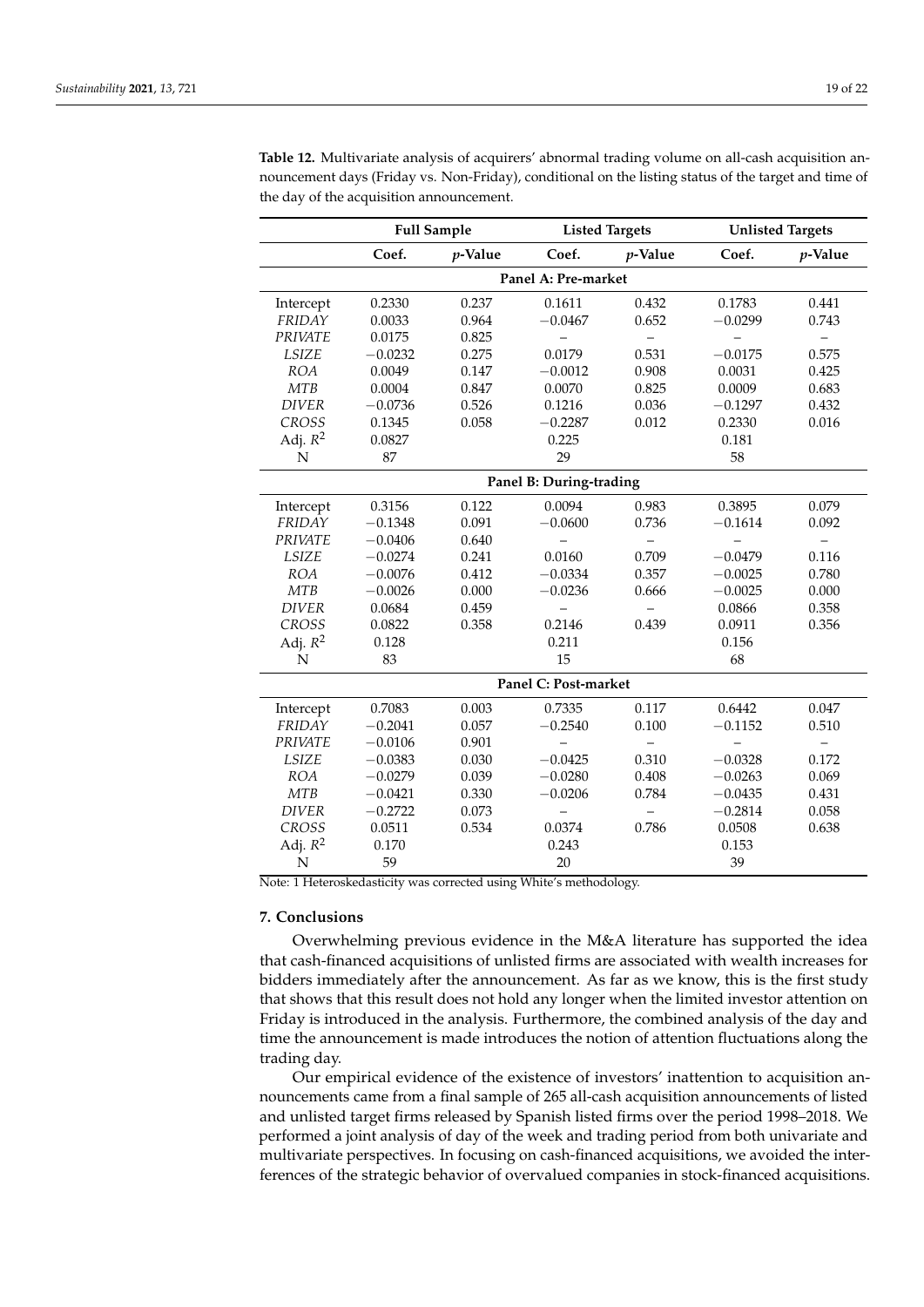Consistent with the inattention hypothesis, we found that the acquirers' average abnormal return for acquisitions of privately owned targets is positive and statistically significant any time of the day on all business days except on Fridays. As we pointed out before, this is a relevant result as it challenged the widespread belief based on previous evidence that bidders of cash-financed acquisitions of unlisted firms make gains irrespective of the characteristics of the deal, the bidder or the target firm. We showed that a key factor was missing from the former equation: equity investors being distracted by their weekend plans.

Furthermore, we found that the average abnormal trading volume during trading hours is significantly lower for Friday announcers than for non-Friday announcers. Interestingly, acquisition announcements of unlisted target firms made on Friday before the market opens (pre-market period) showed a significant abnormal trading volume, indicating that the announcements made before the market opens capture the investor's attention better than those made during the rest of the day.

Consistent with the notion that investors are less attentive to Friday news, we found that acquirers' abnormal trading volume of publicly owned targets was higher for all non-Friday announcements than for Friday announcements. This higher abnormal trading volume was concentrated in those announcements made before and after the trading hours, suggesting that investors perceive this sort of announcements to be of special interest. Therefore, our results suggest an attention fluctuation along the trading day. Nevertheless, the small size of these subsamples calls for caution in interpreting these results.

Our findings have several implications. First, they provide evidence of investors' inattention around cash acquisition announcements of unlisted target firms released on Friday. From the company perspective, this result may be employed in order to hide acquisitions motivated not by value creation but by opportunistic or managerial reasons. Second, from the investor's perspective, our results show the relevance of considering the day-time combination when making an announcement, due to the fluctuations in investor attention along the day.

Given the salience of our results, future research should address key questions like the sophistication of the investor. That is, we will explore from a market microstructure view whether this differential behavior we found is associated with changes in the balance between liquidity (retail) traders and sophisticated (institutional) traders.

**Author Contributions:** J.E.F. contributed to all aspects of the study and has read and agreed to the published version of the manuscript; B.H. contributed to all aspects of the study and has read and agreed to the published version of the manuscript; and M.Á.L. contributed to all aspects of the study and has read and agreed to the published version of the manuscript. All authors have read and agreed to the published version of the manuscript.

**Funding:** This research was funded by Conselleria d'Innovació, Universitats, Ciència i Societat Digital (Generalitat Valenciana) project GV/2020/151.

**Institutional Review Board Statement:** Not applicable.

**Informed Consent Statement:** Not applicable.

**Data Availability Statement:** The data presented in this study are available on request from the corresponding author.

**Acknowledgments:** The authors appreciate the useful comments and suggestions from participants in the XIX International Meeting AECA (Guarda, 2020), where an earlier draft of this paper was presented. We acknowledge the valuable comments and suggestions from three anonymous referees of the review.

**Conflicts of Interest:** The authors declare no conflict of interest. The funders had no role in the design of the study; in the collection, analyses, or interpretation of data; in the writing of the manuscript, or in the decision to publish the results.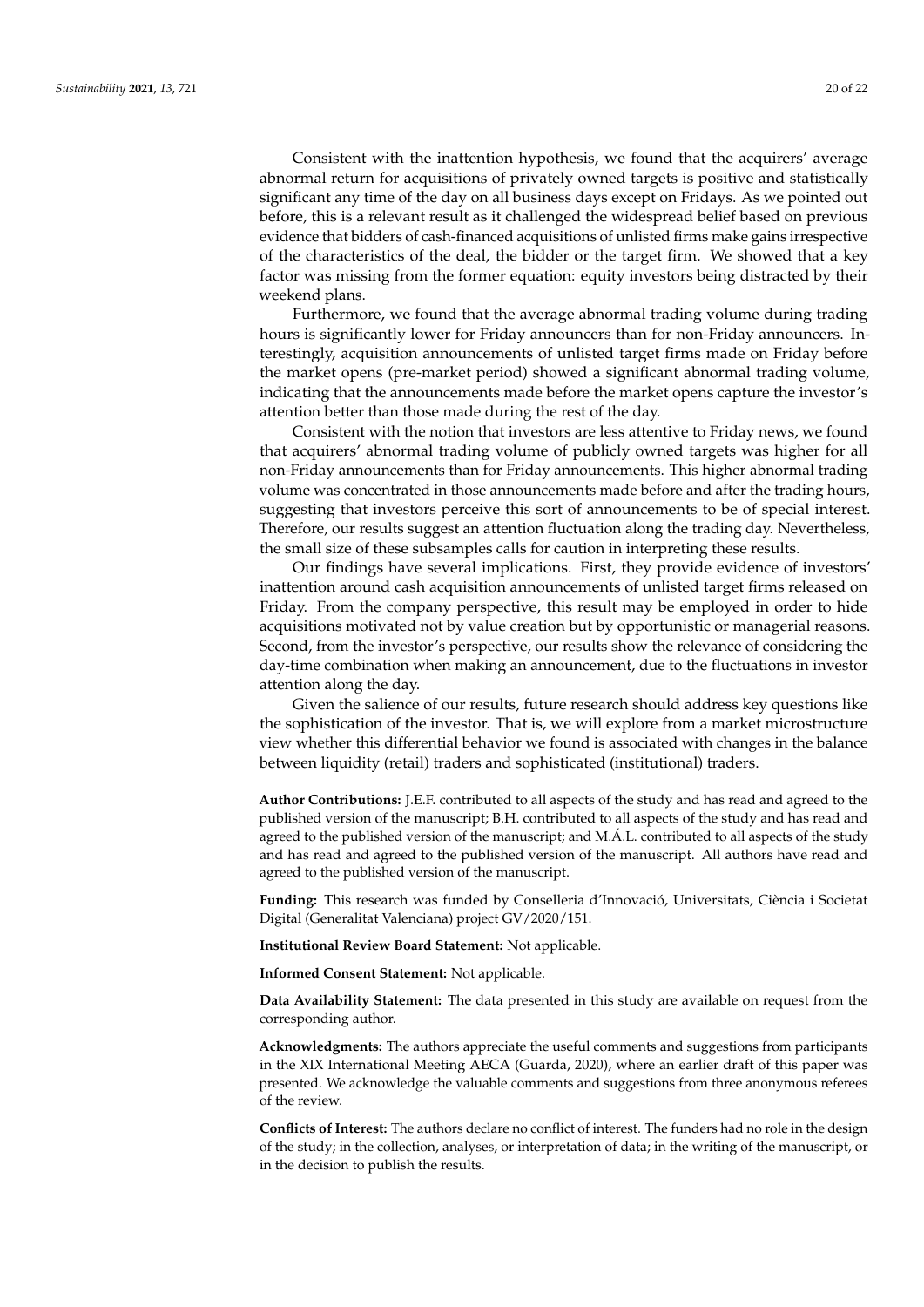## **References**

- <span id="page-20-0"></span>1. DellaVigna, S.; Pollet, J.M. Investor inattention and Friday earnings announcements. *J. Financ.* **2009**, *64*, 709–749. [\[CrossRef\]](http://doi.org/10.1111/j.1540-6261.2009.01447.x)
- <span id="page-20-22"></span>2. DeHaan, E.; Shevlin, T.; Thornock, J. Market (in) attention and the strategic scheduling and timing of earnings announcements. *J. Account. Econ.* **2015**, *60*, 36–55. [\[CrossRef\]](http://doi.org/10.1016/j.jacceco.2015.03.003)
- <span id="page-20-1"></span>3. Michaely, R.; Rubin, A.; Vedrashko, A. Further evidence on the strategic timing of earnings news: Joint analysis of weekdays and times of day. *J. Account. Econ.* **2016**, *62*, 24–45. [\[CrossRef\]](http://doi.org/10.1016/j.jacceco.2016.04.002)
- <span id="page-20-2"></span>4. Louis, H.; Sun, A. Investor inattention and the market reaction to merger announcements. *Manag. Sci.* **2010**, *56*, 1781–1793. [\[CrossRef\]](http://doi.org/10.1287/mnsc.1100.1212)
- <span id="page-20-12"></span>5. Adra, S.; Barbopoulos, L.G. The valuation effects of investor attention in stock-financed acquisitions. *J. Empir. Financ.* **2018**, *45*, 108–125. [\[CrossRef\]](http://doi.org/10.1016/j.jempfin.2017.10.001)
- <span id="page-20-27"></span>6. Reyes, T. Limited attention and M&A announcements. *J. Empir. Financ.* **2018**, *49*, 201–222.
- <span id="page-20-3"></span>7. Siganos, A. The daylight saving time anomaly in relation to firms targeted for mergers. *J. Bank. Financ.* **2019**, *105*, 36–43. [\[CrossRef\]](http://doi.org/10.1016/j.jbankfin.2019.05.014)
- <span id="page-20-4"></span>8. Michaely, R.; Rubin, A.; Vedrashko, A. Are Friday announcements special? Overcoming selection bias. *J. Financ. Econ.* **2016**, *122*, 65–85. [\[CrossRef\]](http://doi.org/10.1016/j.jfineco.2016.05.006)
- <span id="page-20-5"></span>9. Autore, D.; Jiang, D. The preholiday corporate announcement effect. *J. Financ. Mark.* **2019**, *45*, 61–82. [\[CrossRef\]](http://doi.org/10.1016/j.finmar.2019.06.004)
- <span id="page-20-6"></span>10. Ben-Rephael, A.; Da, Z.; Israelsen, R.D. It depends on where you search: Institutional investor attention and underreaction to news. *Rev. Financ. Stud.* **2017**, *30*, 3009–3047. [\[CrossRef\]](http://doi.org/10.1093/rfs/hhx031)
- <span id="page-20-7"></span>11. Martynova, M.; Renneboog, L. A century of corporate takeovers: What have we learned and where do we stand? *J. Bank. Financ.* **2008**, *32*, 2148–2177. [\[CrossRef\]](http://doi.org/10.1016/j.jbankfin.2007.12.038)
- <span id="page-20-8"></span>12. Chang, S. Takeovers of privately held targets, methods of payment, and bidder returns. *J. Financ.* **1998**, *53*, 773–784. [\[CrossRef\]](http://doi.org/10.1111/0022-1082.315138)
- 13. Fuller, K.; Netter, J.; Stegemoller, M. What do returns to acquiring firms tell us? Evidence from firms that make many acquisitions. *J. Financ.* **2002**, *57*, 1763–1793. [\[CrossRef\]](http://doi.org/10.1111/1540-6261.00477)
- <span id="page-20-9"></span>14. Moeller, S.; Schlingemann, F.; Stulz, R. Firm size and the gains from acquisitions. *J. Financ. Econ.* **2004**, *73*, 201–228. [\[CrossRef\]](http://doi.org/10.1016/j.jfineco.2003.07.002)
- <span id="page-20-10"></span>15. Farinós Viñas, J.E.; Herrero, B.; Latorre Guillem, M.A. The Decision to Acquire Listed vs. Unlisted Firms: Determinants and Value Effects in the Spanish Stock Market. *Rev. Econ. Apl.* **2017**, *73*, 55–94.
- 16. Farinós, J.E.; Herrero, B.; Latorre, M.A. Self-selection bias and the listing status of target firms: Value effects in the Spanish market. *Czech J. Econ. Financ.* **2017**, *67*, 423–438.
- <span id="page-20-11"></span>17. Farinós, J.E.; Herrero, B.; Latorre, M.A. Market valuation and acquiring firm performance in the short and long term: Out-ofsample evidence from Spain. *Bus. Res. Q.* **2020**, *23*, 1–14. [\[CrossRef\]](http://doi.org/10.1177/2340944420901048)
- <span id="page-20-13"></span>18. Kahneman, D. *Attention and Effort*; Prentice-Hall: Englewood Cliffs, NJ, USA, 1973; Volume 1063.
- <span id="page-20-14"></span>19. Barber, B.M.; Odean, T. All that glitters: The effect of attention and news on the buying behavior of individual and institutional investors. *Rev. Financ. Stud.* **2008**, *21*, 785–818. [\[CrossRef\]](http://doi.org/10.1093/rfs/hhm079)
- <span id="page-20-15"></span>20. Pashler, H.E. *The Psychology of Attention*; MIT Press: Cambridge, MA, USA, 1999.
- <span id="page-20-16"></span>21. Peng, L.; Xiong, W. Investor attention, overconfidence and category learning. *J. Financ. Econ.* **2006**, *80*, 563–602. [\[CrossRef\]](http://doi.org/10.1016/j.jfineco.2005.05.003)
- <span id="page-20-17"></span>22. Peng, L.; Xiong, W.; Bollerslev, T. Investor attention and time-varying comovements. *Eur. Financ. Manag.* **2007**, *13*, 394–422. [\[CrossRef\]](http://doi.org/10.1111/j.1468-036X.2007.00366.x)
- <span id="page-20-18"></span>23. Reyes, T. Negativity bias in attention allocation: Retail investors' reaction to stock returns. *Int. Rev. Financ.* **2019**, *19*, 155–189. [\[CrossRef\]](http://doi.org/10.1111/irfi.12180)
- <span id="page-20-19"></span>24. Kudryavtsev, A. Effect of investor inattention on price drifts following analyst recommendation revisions. *Int. J. Financ. Econ.* **2019**, *24*, 348–360. [\[CrossRef\]](http://doi.org/10.1002/ijfe.1666)
- <span id="page-20-20"></span>25. Peress, J.; Schmidt, D. Glued to the TV Distracted Noise Traders and Stock Market Liquidity. *J. Financ.* **2020**, *75*, 1083–1133. [\[CrossRef\]](http://doi.org/10.1111/jofi.12863)
- <span id="page-20-21"></span>26. Daniel, K.; Hirshleifer, D.; Teoh, S.H. Investor psychology in capital markets: Evidence and policy implications. *J. Monet. Econ.* **2002**, *49*, 139–209. [\[CrossRef\]](http://doi.org/10.1016/S0304-3932(01)00091-5)
- <span id="page-20-23"></span>27. Miller, E.M. Risk, uncertainty, and divergence of opinion. *J. Financ.* **1977**, *32*, 1151–1168. [\[CrossRef\]](http://doi.org/10.1111/j.1540-6261.1977.tb03317.x)
- <span id="page-20-24"></span>28. Gervais, S.; Kaniel, R.; Mingelgrin, D.H. The high-volume return premium. *J. Financ.* **2001**, *56*, 877–919. [\[CrossRef\]](http://doi.org/10.1111/0022-1082.00349)
- <span id="page-20-25"></span>29. Glasner, J. And now, for those other deals. *Wired*. 2000. Available online: [https://www.wired.com/2000/01/and-now-for-those](https://www.wired.com/2000/01/and-now-for-those-other-deals/)[other-deals/](https://www.wired.com/2000/01/and-now-for-those-other-deals/) (accessed on 22 May 2020).
- <span id="page-20-26"></span>30. Hood, M.; Lesseig, V. Investor inattention around stock market holidays. *Financ. Res. Lett.* **2017**, *23*, 217–222. [\[CrossRef\]](http://doi.org/10.1016/j.frl.2017.07.015)
- <span id="page-20-28"></span>31. Padungsaksawasdi, C.; Treepongkaruna, S.; Brooks, R. Investor attention and stock market activities: New evidence from panel data. *Int. J. Financ. Stud.* **2019**, *7*, 30. [\[CrossRef\]](http://doi.org/10.3390/ijfs7020030)
- <span id="page-20-29"></span>32. Capron, L.; Shen, J.C. Acquisitions of private vs. public firms: Private information, target selection, and acquirer returns. *Strat. Manag. J.* **2007**, *28*, 891–911. [\[CrossRef\]](http://doi.org/10.1002/smj.612)
- <span id="page-20-30"></span>33. Feito-Ruiz, I.; Fernández, A.I.; Menéndez-Requejo, S. Determinants of the acquisition of listed versus unlisted firms in different legal and institutional environments. *Appl. Econ.* **2014**, *46*, 2814–2832. [\[CrossRef\]](http://doi.org/10.1080/00036846.2014.914146)
- <span id="page-20-31"></span>34. Hirshleifer, D.; Lim, S.S.; Teoh, S.H. Driven to distraction: Extraneous events and underreaction to earnings news. *J. Financ.* **2009**, *64*, 2289–2325. [\[CrossRef\]](http://doi.org/10.1111/j.1540-6261.2009.01501.x)
- <span id="page-20-32"></span>35. Latorre, M.A.; Herrero, B.; Farinós, J.E. Do acquirers' stock prices fully react to the acquisition announcement of listed versus unlisted target firms? Out-of-sample evidence from Spain. *Appl. Econ. Lett.* **2014**, *21*, 1075–1078. [\[CrossRef\]](http://doi.org/10.1080/13504851.2014.909566)